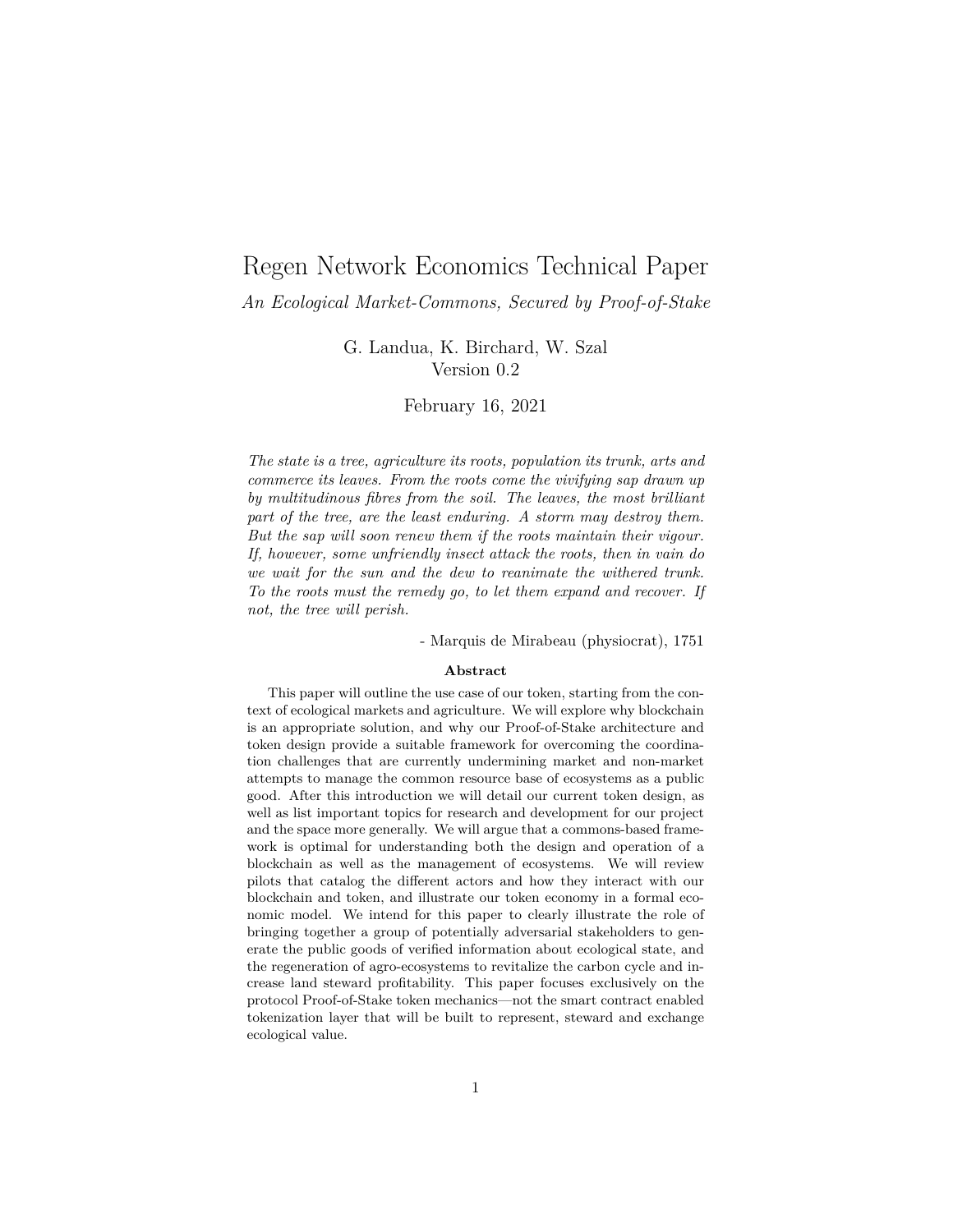# <span id="page-1-0"></span>**Contents**

|   | Contents                                                                                                                                                                                                                                                                                                                                                                                                           | $\bf{2}$                                     |
|---|--------------------------------------------------------------------------------------------------------------------------------------------------------------------------------------------------------------------------------------------------------------------------------------------------------------------------------------------------------------------------------------------------------------------|----------------------------------------------|
|   | List of Tables                                                                                                                                                                                                                                                                                                                                                                                                     | 4                                            |
| 1 | Introduction                                                                                                                                                                                                                                                                                                                                                                                                       | 5                                            |
| 2 | Assumptions                                                                                                                                                                                                                                                                                                                                                                                                        | 6                                            |
| 3 | Why Proof-of-Stake?                                                                                                                                                                                                                                                                                                                                                                                                | 6                                            |
| 4 | <b>Ecosystem Service Markets and Agreements</b><br>What does it take to make regeneration happen on the ground?.<br>4.1                                                                                                                                                                                                                                                                                            | 8<br>9                                       |
| 5 | <b>Token Design</b><br>5.1<br>Economic Model<br>5.2<br>5.3<br>Delegating \$REGEN to a Validator Node<br>5.4<br>5.5<br>Earning Fees<br>5.6<br>5.7                                                                                                                                                                                                                                                                   | 10<br>10<br>11<br>11<br>12<br>12<br>13<br>13 |
| 6 | <b>Token Allocations</b>                                                                                                                                                                                                                                                                                                                                                                                           | 13                                           |
| 7 | Governance<br>7.1<br>Community Stake Token Allocation<br>.<br>7.2<br>In-Protocol Governance DAOs for Constituencies<br>7.3<br>Variable Token Sale Discount and Airdrops to Community<br>Role and Responsibility of Regen Foundation<br>7.4<br>7.5<br>Democratic Governance of Regen Foundation and the Commu-<br>nity Staking Pool<br>$\ddots$<br>Formalizing Distribution and Management of Community Gov-<br>7.6 | 14<br>14<br>14<br>15<br>15<br>15<br>16       |
| 8 | Commons                                                                                                                                                                                                                                                                                                                                                                                                            | 16                                           |
| 9 | <b>Pilot Project Applications</b><br>9.1<br>9.2                                                                                                                                                                                                                                                                                                                                                                    | 17<br>17<br>18                               |
|   | 10 Modeling the Token Economy for a Validator<br>10.1 Model                                                                                                                                                                                                                                                                                                                                                        | 18<br>18                                     |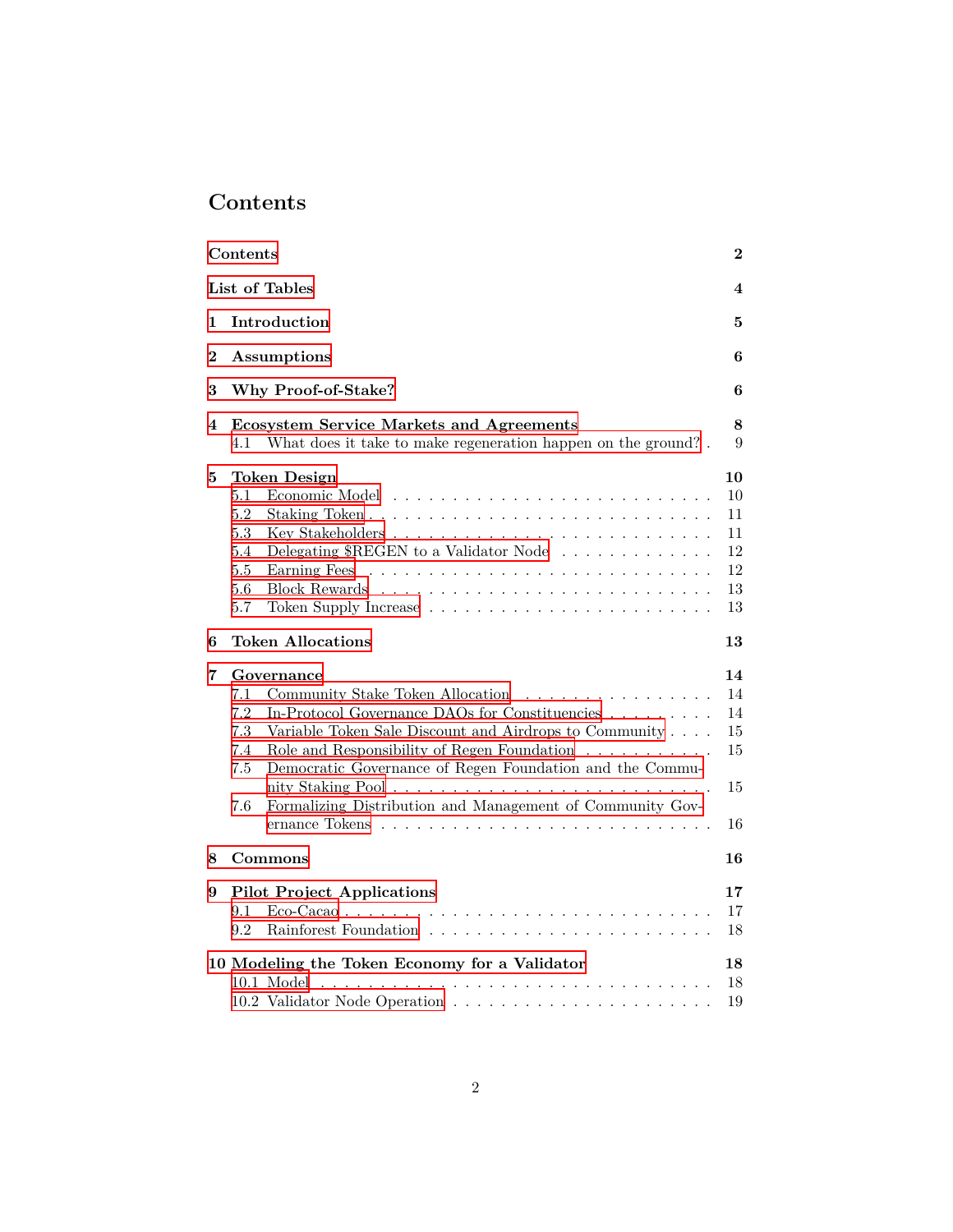|               |  |  |  | 11 \$REGEN as the Foundation for a New Regenerative Token |    |
|---------------|--|--|--|-----------------------------------------------------------|----|
| Economy       |  |  |  |                                                           |    |
| 12 Conclusion |  |  |  |                                                           | 23 |
| References    |  |  |  |                                                           | 24 |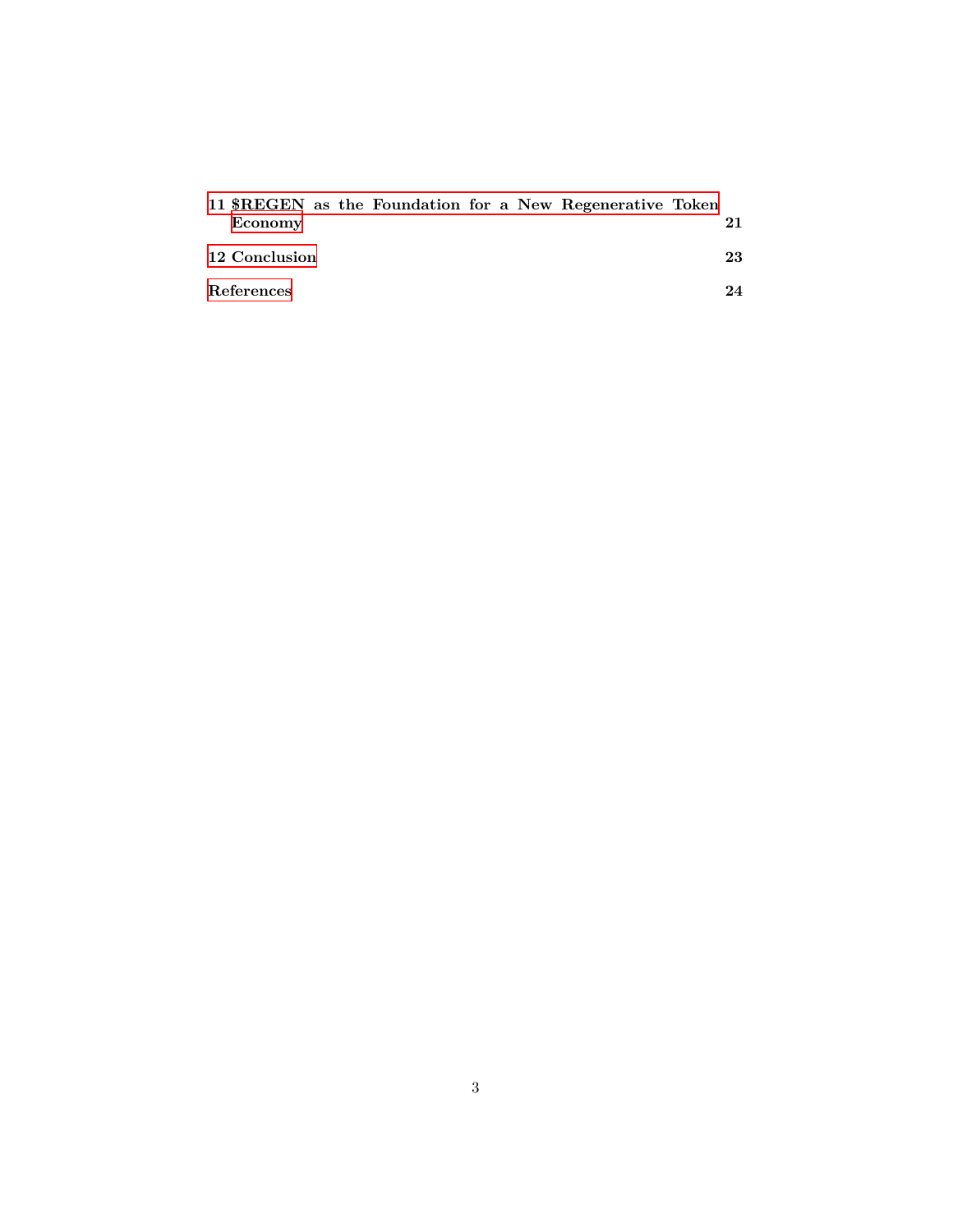# <span id="page-3-0"></span>**List of Tables**

| $\mathbf{1}$ | Member Purchases \$REGEN and Stakes Full Amount in Valida-  |  |
|--------------|-------------------------------------------------------------|--|
|              |                                                             |  |
| 2            |                                                             |  |
| $3 -$        |                                                             |  |
|              |                                                             |  |
|              |                                                             |  |
| 6 —          | Earnings Per Token (EPT) for Hypothetical Validator Node 21 |  |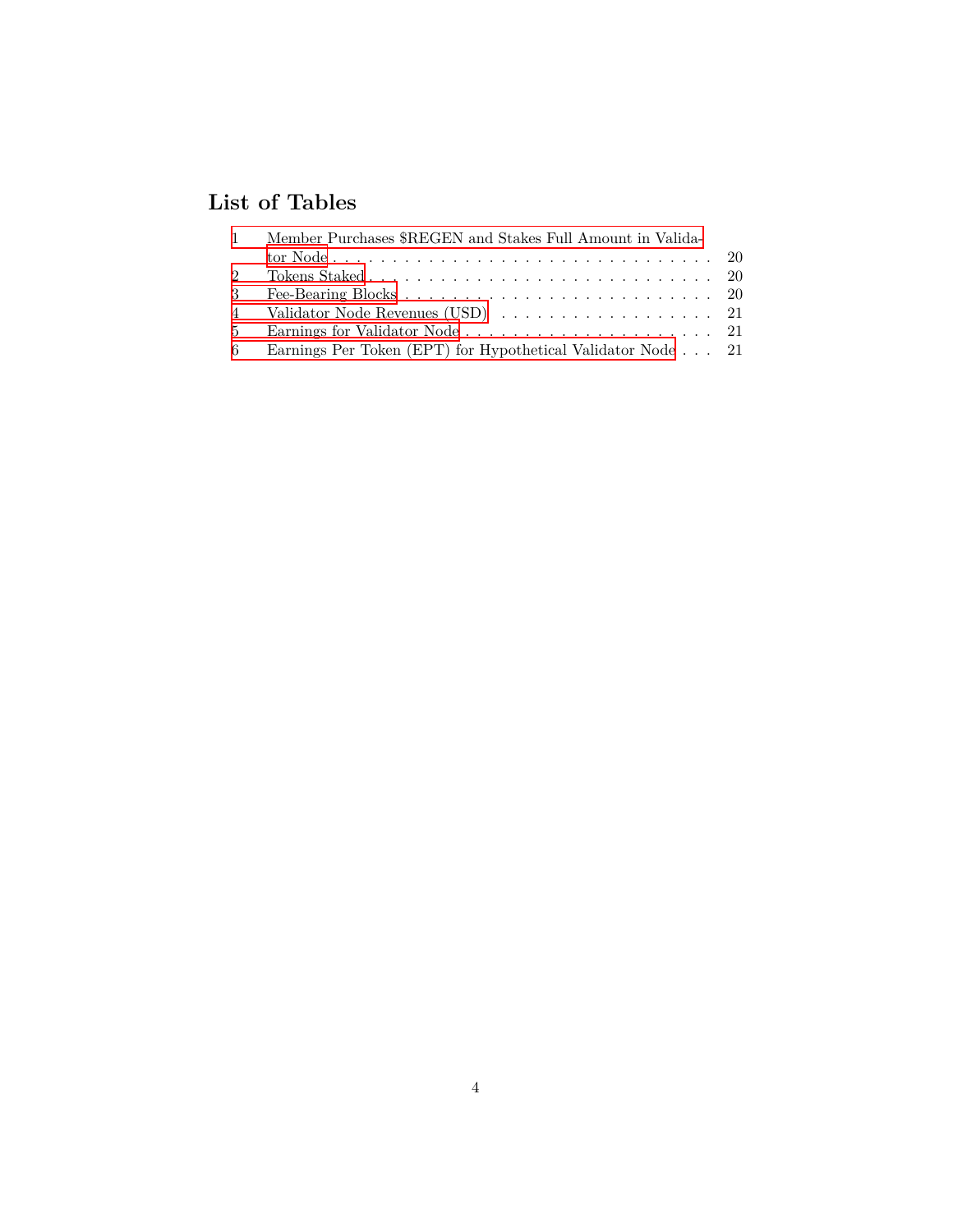# <span id="page-4-0"></span>**1 Introduction**

The aim of Regen Network is to imbue the economy with ecological sentience. The model of production of ecological knowledge—what and how we know about what is happening in a given ecosystem—is the foundation for achieving this aim. Therefore, a community dedicated to maintaining a decentralized open ledger of ecological health information to serve as the basis for conditional agreements between parties is an essential building block for a new phase of the global economy that accounts for ecological health and invests in ecological regeneration as the cornerstone of healthy business and governance. This paper outlines the economics and governance of the community that will maintain this open ecological ledger. On top of this ledger, a new economy of ecological value will be built. We will explore the economics of this application layer in subsequent papers. The "Regen" in Regen Network is short for regeneration. But what does this mean? When we use the term, we're drawing on the [work](https://carolsanfordinstitute.com/what-is-regeneration-part-1/) of business development consultant and educator Carol Sanford. We refer to regeneration as actions that increase the capacity, viability, and vitality of both the agent and system being acted within or upon. As these concepts can be elusive, it may be useful to ground our working definition in the sphere of regenerative agriculture. As defined by our sister enterprise, Terra Genesis International, regenerative agriculture is a system of farming principles and practices that enhance ecological health [\[Ter19\]](#page-24-0). This could be contrasted with conventional agriculture, which degrades ecological health. Public good outcomes of Regenerative Agriculture include carbon sequestration, clean water and biodiversity. Private good outcomes include increased economic prosperity for land stewards and other network participants.

Financial capital is often created by liquidating ecological and social capital (for more on this subject see [\[Sza19a](#page-24-1)]). For example, the vast majority of palm oil plantations are sited on clearcut rainforest. Timber is often harvested using clearcuts, and fisheries extract so many fish that the populations crash. All this is driven by short-term profit. While it is clear that these processes create some form of value (especially financial capital), it is also clear that there is something important that has been lost along the way, and that the true wealth of the system is undermined. As these losses keep adding up, we find ourselves in a state of both societal and ecosystems collapse. If we want to address ecological degradation systemically, we need to intervene somewhere in the economic process. Regen Network aims to reinvent the economics of agriculture, and land use more broadly by bringing ecological state information to agreements and contracts to ensure rational choice and more efficiently price externalities. Beyond rational choice and pricing externalities, ubiquitous access to high quality ecological information will have an enormous impact on the quality of the relationship between the human economy and the greater than human living world.

Near real-time access to high-fidelity ecological state information is now possible. This capacity has not been a common part of the human experience since the poorly-understood and nearly-forgotten evolutionary arc of small bands of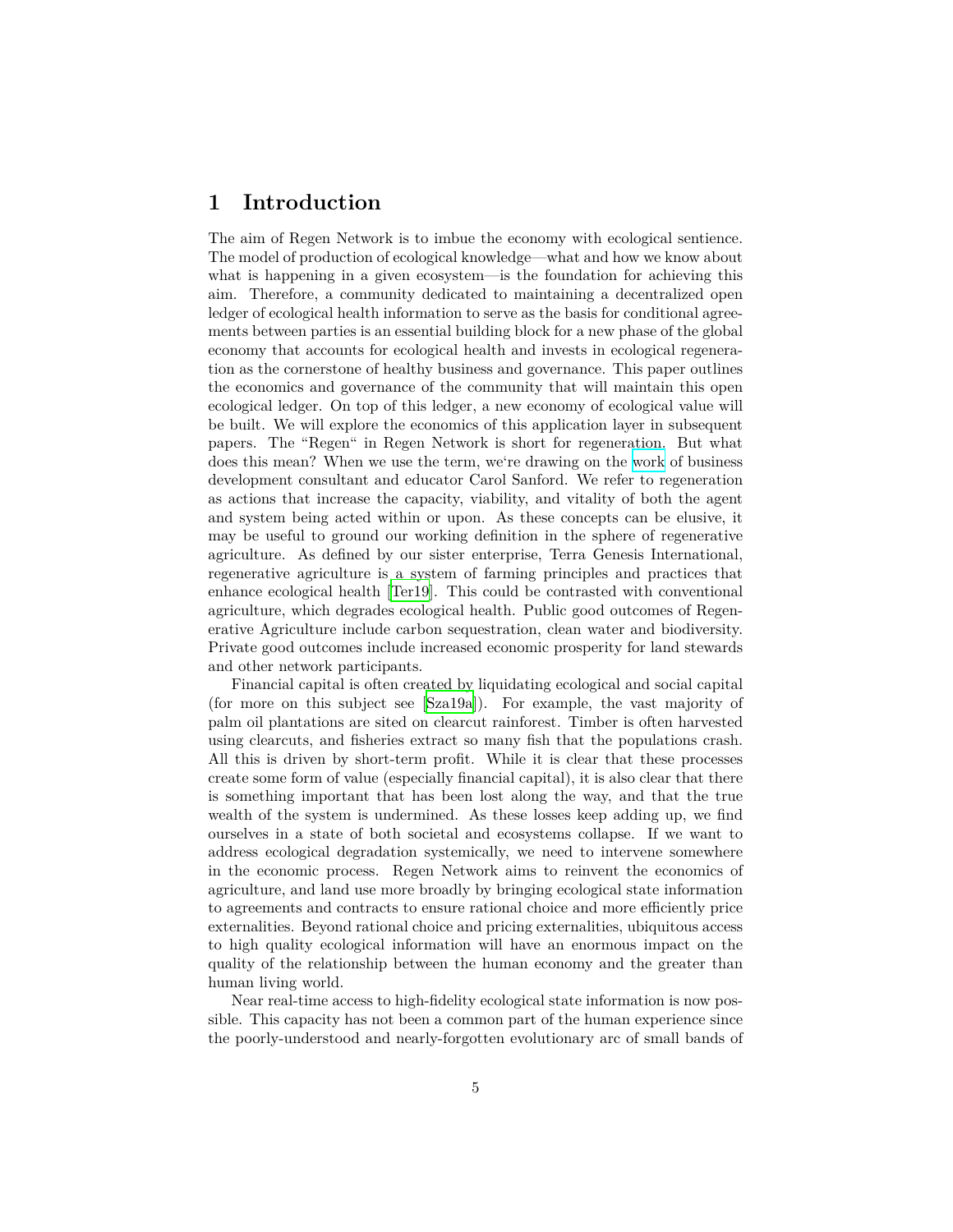hunter-gatherer Homo sapiens. Early humans and intact cultural traditions maintained (and sometimes still maintain) intimate individual and cultural connections to landscapes and ecosystems. We can now regenerate that missing capacity to attune our human economy with the health of the ecosystems that support us. Regen Network is making this leap possible.

How can we ground these grand aims in a tooling that brings these ethics into an actionable sphere? Recent developments in blockchain architecture—such as Byzantine-Fault-Tolerant Proof-of-Stake consensus algorithms—have enabled a new form of decentralized governance in a data commons. To build on this foundation, we introduce a community staking model to even further decentralize decision making and align it more deeply with the community of users. Built on the Cosmos SDK, Regen Network is one of the first of a third generation of blockchains that leverages the governance mechanisms and data provisions for real world commons management.

# <span id="page-5-0"></span>**2 Assumptions**

This paper is written with a certain set of assumptions:

- The environment is being drastically and negatively impacted by the human economy.
- We must act quickly and solve key coordination issues related to environmental degradation, climate change, extinction and pollutants.
- Blockchain is a social and technical tool that can offer a solution to solving trust and coordination issues.
- Due to its massive environmental footprint, Proof-of-Work is not an option for an endeavor serious about ecological concerns.
- Sovereignty of a blockchain is a tool that gives a community the ability to generate the social conditions needed to solve coordination issues.
- The appropriate scale of governance to achieve optimal coordination is as local as possible, yet there is also the need for an open global ledger of ecosystem health to refer to. Our planet is a singular, interconnected whole, and needs an open source of ecological truth for agreements about ecosystem health.

With those assumptions enumerated, we dig into the domain of ecosystem regeneration, for which our token model is designed.

# <span id="page-5-1"></span>**3 Why Proof-of-Stake?**

What is the economic value Regen Network is generating? How is it generated? These are two pivotal questions to understand. In order to answer them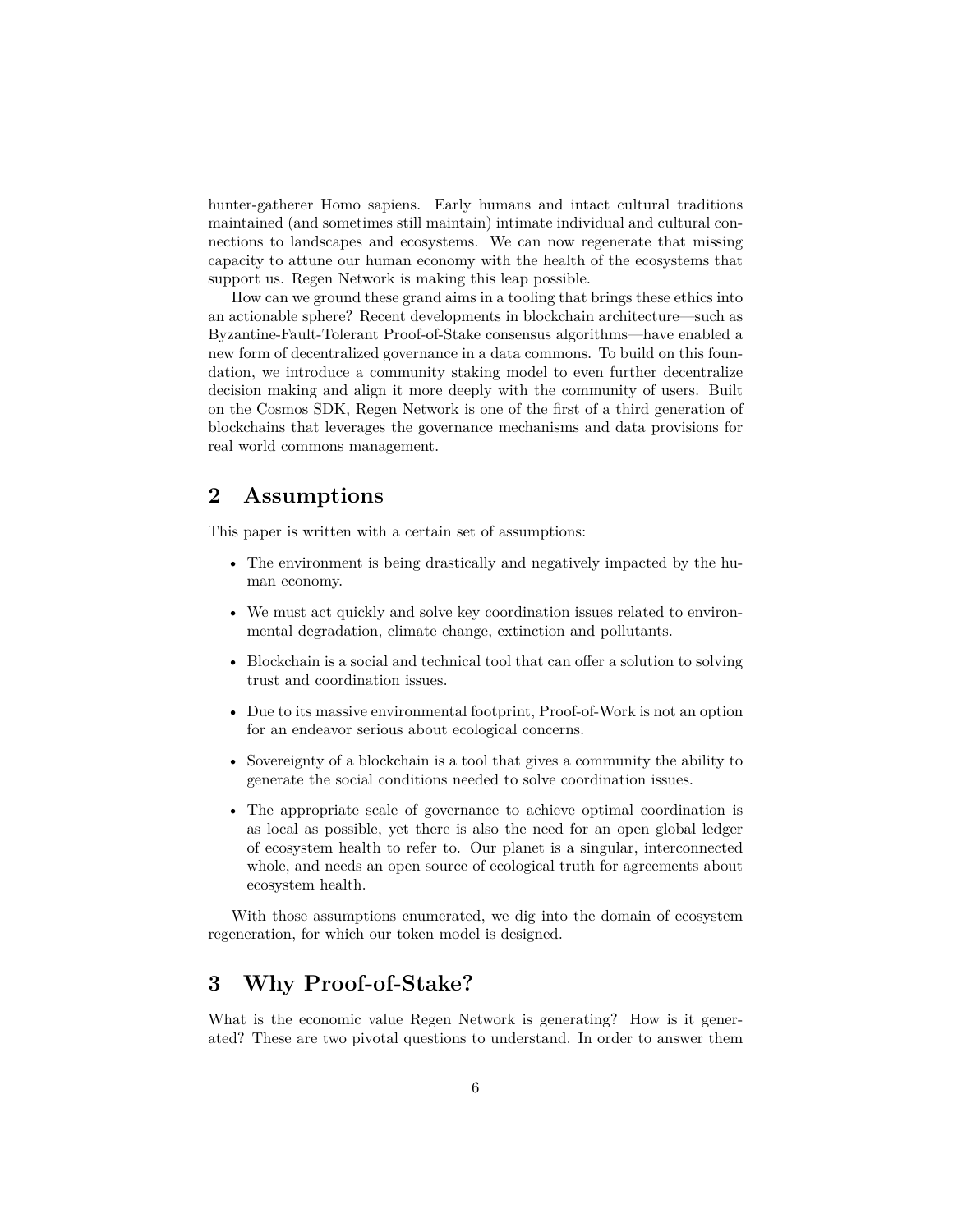successfully we must first understand the role of information in environmental decision making. Let us look at a hypothetical example.

A farmer continually degrades the health of their soil in order to optimize for short-term yield increase and stability. Commodity buyers and the food businesses that rely on this product have short-term access to stable and cheap produce, but the long-term effect is a sharp increase in price, or even complete lack of availability due to the inability of the soil to continue supporting yields. In addition to this impact, there are corollary impacts such as costs to downstream farms and cities, as well as to the farmer and eaters of the food themselves in the form of malnutrition and bioaccumulation of toxins. In this case, the cost over time of the short-term market decision is enormous. Why then does such a poor state of affairs endure? We argue that one of the key factors is the lack of distribution of good information. However, it is not enough to say that ignorance is equally distributed. It is more accurate to describe access to information as disparate, in which the only companies that are truly profiting from current conditions hold near-perfect information regarding the costs being externalized onto the other stakeholders of the system, and yet continue to optimize business for extraction. This is made possible by the massive discrepancy in access to information, and the systematic occlusion of the information that is available in order to maintain conditions whereby firms who profit from this situation can continue to profit instead of evolving their business model and offerings in a way that provides a non-degenerative, non-extractive form of value exchange.

Good information: What is it? How do you generate it? How do you maintain it?

Given the above scenario, it seems clear that access to high quality information in this case, about ecological state—that is accessible to all parties participating in the production of economic value from an agricultural commodity is essential to realign the economics to agribusiness to incorporate ecosystem health. The short and long-term economic outlook improves for all parties when market agreements can take into account this information and base pricing accordingly.

How do we create the conditions to provide ubiquitous access to high quality ecological state information? This is a complex question, and given this is an outline of the economics, and not the science of the Regen Network vision, we will focus on the crypto-economic underpinnings of our approach. For further information on the scientific approach to verifying ecological state information, please refer to our whitepaper, science paper, and documentation about the Regen Oracle Protocol. The crypto-economic underpinnings of an ecological health ledger is fairly simple to outline to someone with an understanding of blockchain in particular, and distributed cryptographically-secure state machines more generally. The essence of this value proposition is a distributed database with a shared directory that is censorship resistant, which refers to a heterogeneous but interoperable network of ecological data and ecological model storage.

What is the value of such a system? There are different ways to look at that: we might claim that the value of the information is equal to the economic value generated by having access to that information (a value driven approach).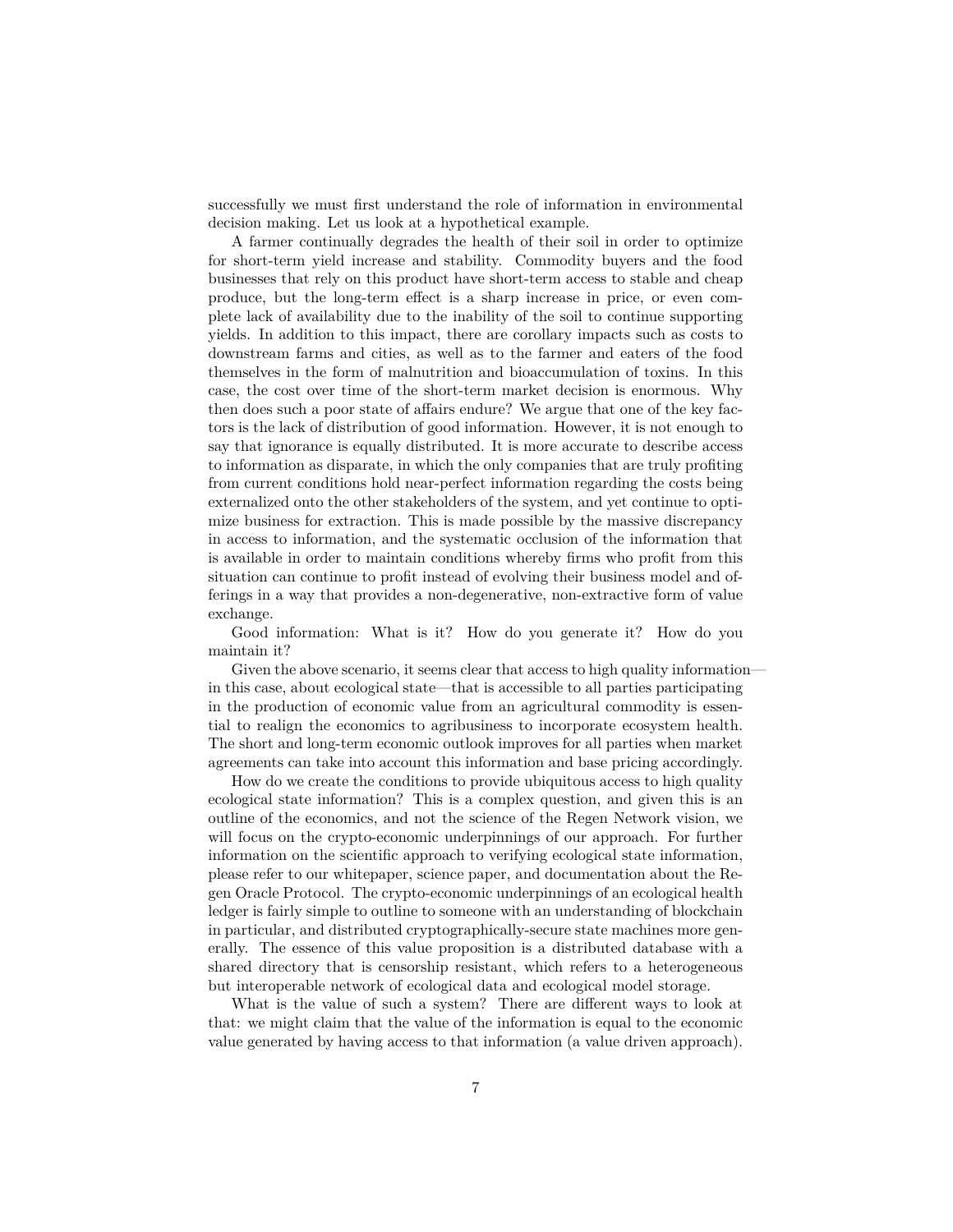We might value this as the cost to upkeep the durable and censorship resistant nature of the network plus the cost of the collection of the data (a cost approach). We might calculate the value of this network by understanding the revenue potential dependent on the network (which can be considered a type of public infrastructure). At the end of the day, the market will value this according to some mix of the above approaches.

The maintenance of such a network requires a globally distributed network of highly competent validators to run the Proof-of-Stake apparatus. For those not familiar with this new role in the crypto-economic landscape, you might think of these stakeholders as artisan data centers operating with the security of a bank, and the uptime needs of a cloud provider, at a much smaller scale. A huge amount of value may be stored and protected on the computers run by a validator. Censorship resistance, durability and shared state of the network is directly dependent on the competence of this community. As such, this community is a key stakeholder to be compensated for their labors, and the first layer of token economics in Regen Network are designed specifically to compensate competent validator operation and punish incompetence or bad actors in the community that provides this key service.

Of course, the value derived by these operators depends on the value of the staking token itself on the open market, which should be directly related to the utility derived by users of the permissionless public network providing ecological state information and tools to execute agreements about ecological state and manage and exchange ecological assets.

## <span id="page-7-0"></span>**4 Ecosystem Service Markets and Agreements**

Current ecosystem service markets such as carbon offset markets (voluntary and compliance), are deeply flawed. We feel strongly that the foundation upon which ecosystem service markets—as well as non-market agreements between stakeholders to govern ecological commons in a sustainable, and if possible, regenerative way—will depend on in infrastructure of trust that we refer to as an ecological knowledge commons.

The layers of technology that generate security, durability and integrity around data, compute functions and algorithms are the foundation for a trusted monitoring and verification system of ecological state. This trusted monitoring and verification system in turn is the foundation of any agreement between parties about ecological state. Agreements about ecological state are the foundation for the inclusion of ecological health into our financial system—an important aim of Regen Network.

Currently, ecological health is not held on the balance sheet of any entity, private or governmental. This means that financial decisions are blind to their ecological impacts. This is starting to change in small ways; there is a global payments for ecological services market. A conservative estimate puts the global market size in 2016 at \$36 billion annually  $[SBC^+18]$ . One example of this would be the Natural Resource Conservation Service (a branch of the United States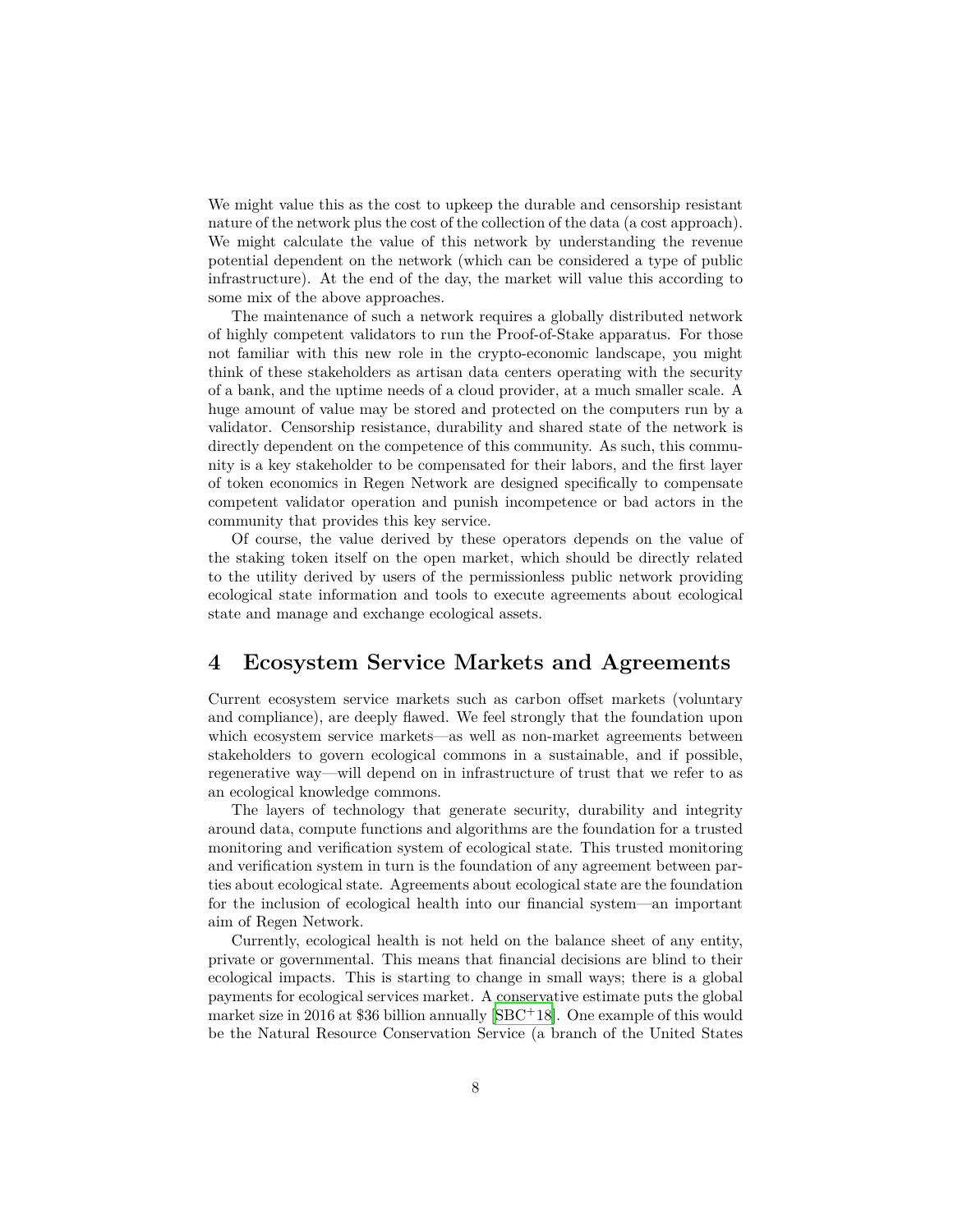Department of Agriculture) paying farmers to plant riparian buffers around streams that pass through their farms to improve the health of their waters.

We would like to build on these shifts in societal perception of farmers and others interacting with natural systems. Rather than viewing farmers simply as food producers, we would like to elevate their societal status to that of land stewards. Agricultural use is the primary way (by land area) that humans interact with land, representing 37% of land globally [\[wor19\]](#page-24-2). Currently, the vast majority of this activity is degenerative, but it doesn't need to be this way. We do this through two fundamental instruments: Ecological State Protocols (ESPs) and Ecological Agreements. ESPs are algorithms that, primarily utilizing remote-sensing data, determine the change in state of a specific facet of ecological health. An example of this would be a soil carbon ESP, which would track the change in soil carbon in a given piece of land over a given period of time. Ecological Agreements are smart contracts tied to the outcomes of Ecological State Protocols. For example, a rancher has demonstrated via a soil carbon ESP that they've sequestered one hundred tons of CO2 over the past year in their ranch land. A carbon market, utilizing an Ecological Agreement, could pay them automatically when this carbon sequestration is verified.

### <span id="page-8-0"></span>**4.1 What does it take to make regeneration happen on the ground?**

An appropriately designed token will reinforce on-the-ground regenerative activities. In practical terms, this means that the operations of Regen Network should promote higher levels of investment in natural capital, accelerate the implementation of regenerative projects, and elevate the standing of land stewards who are working to achieve these ideals. Our token design will be judged by its effectiveness to create real world impacts.

Several reports published over the last decade have examined the need for increased investment in the environment and natural systems [[Ens16\]](#page-23-2) [\[Ter18\]](#page-24-3). Some of the key impediments, at least from the perspective of those with the means to invest, are that the benefits are unclear, or that small, fragmented projects are simply not investable in a scalable way. These observations point to an important element of Regen Network's place in the global earth repair movement: the centrality of knowledge in regeneration efforts. If investors and politicians know that their actions have a positive impact, if resource users know how their choices impact natural systems, and if land stewards know their efforts will be recognized accordingly, then we have a foundation upon which we may enact real change.

As we have noted elsewhere, knowledge production systems can help inform land stewards, investors, resource users, and the broader body politic of the total impacts of human decision making on ecosystems [[Bir18](#page-23-3)]. Knowledge production involves much more than simply reporting data from sensors and satellites; it is the generation of higher-level awareness of intertwined ecological and social systems.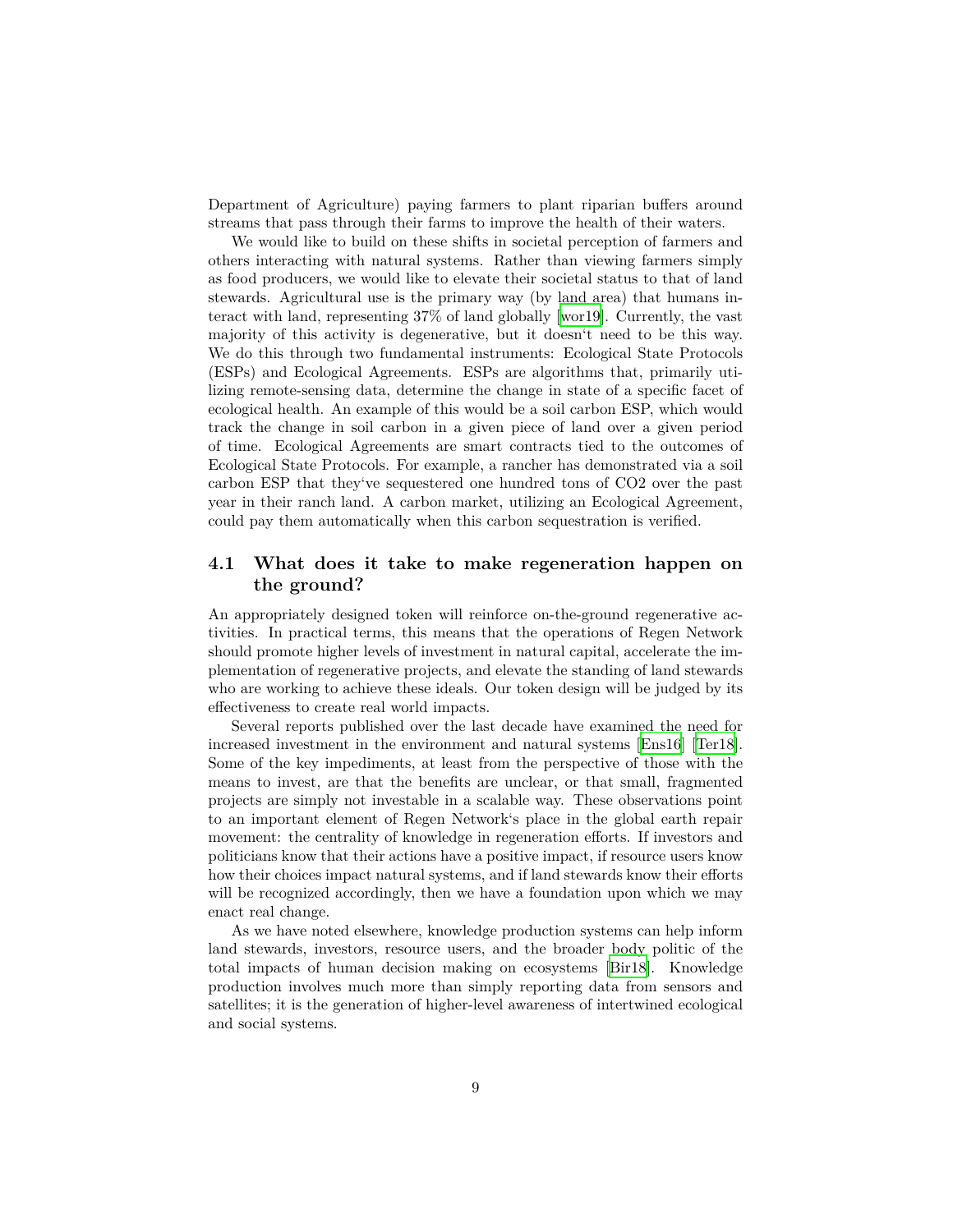In a sense, every Ecological State Protocol and Ecological Agreement that uses ESPs includes its own knowledge production system: what information do we need? How do we go about obtaining it? How do we evaluate the quality of that information? How do we ensure accuracy and truth-telling? We believe the embodiment of that knowledge in the concept of ESPs—the methods, techniques, and know-how—can be a source of great value.

We are proposing that Regen Network is a platform to make Ecological Agreements easy to craft, meaningful in their impacts, enforceable, and worthy of trust. It follows that there are two important roles for a token in our ecosystem:

- 1. to ensure the parties in an agreement can independently establish the validity of actions that are recorded on Regen Ledger,
- 2. to provide appropriate governance tools for the participation of all stakeholder groups in upgrading rules and standards as conditions evolve.

This is made possible by the Proof-of-Stake model provided by our use of the Tendermint consensus engine. Our design further allows the bonding of services, such as trusted computation, that can be examined, even audited, by other participants for accuracy and reliability.

## <span id="page-9-0"></span>**5 Token Design**

#### <span id="page-9-1"></span>**5.1 Economic Model**

Regen Network's ecological ledger and contracting platform build on the Cosmos SDK (for more background on this choice of tech stack, see [[Lan19b](#page-23-4)]. Despite the opportunity created by the large and growing market for ecosystem service payments and transactions about ecological health and the imperative to stabilize ecological systems in order to regenerate a degraded planetary carbon cycle, there is no other domain-specific blockchain being developed for ecological applications.

There are other projects that are building smart contract dApps on top of other chains. This will create governance and incentive issues that will ultimately affect their ability to generate the dual public good outcomes of trusted ecological information and coordination of ecological regeneration outcomes.

We propose the need for coherence between:

- 1. The governance of the blockchain
- 2. The goals of the application users and
- 3. The aims of the community.

Using a generic public blockchain does not create this alignment. Therefore, Regen Network is building Regen Ledger to create the first blockchain dedicated to ecological claims.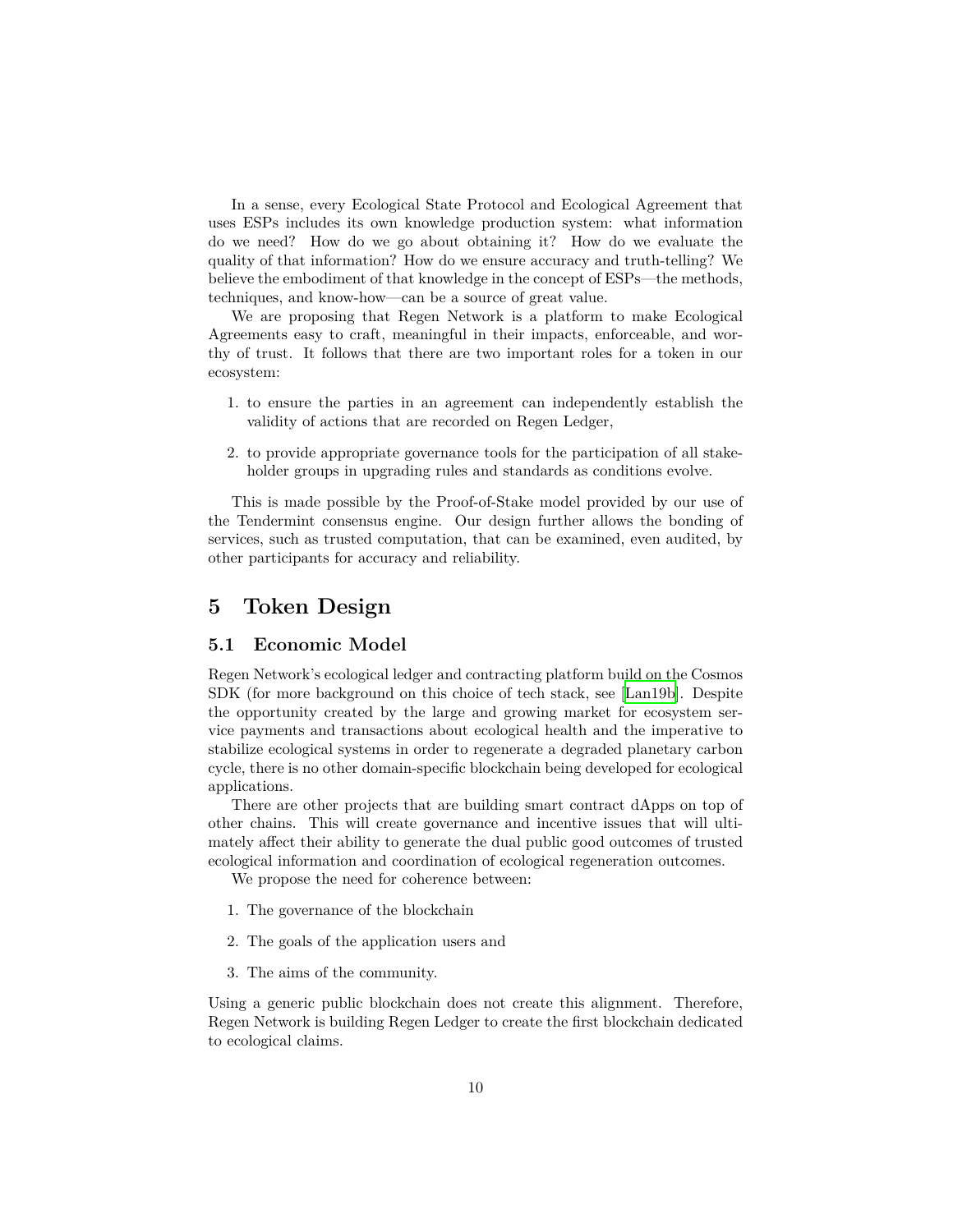Regen Ledger is a Tendermint-core-based Proof-of-Stake blockchain with bonded validators, which provide network security and durability. This creates the foundation for a new asset class of public goods: durable information about ecological state and an ecological agreement framework.

We hypothesize that it will be more efficient to coordinate ecosystem healthrelated, domain specific activities such as carbon markets, and tokenization of living and natural capital assets on an integrated and sovereign zone. That being said, Regen Network is designed with the ability to interoperate with and support ecological application zones with unique validator pools as the need arises.

#### <span id="page-10-0"></span>**5.2 Staking Token**

Regen Network's token design is heavily influenced by that of the Cosmos ATOM, adapted to ensure utility for ecological data and outcome markets [[Agg17\]](#page-23-5). Regen Network will be governed as a public blockchain by token holders following the model outlined and implemented by Cosmos. We will be upgrading the model to focus on the utility and sovereignty for the domain of ecological claims.

Key adaptations include:

- Modification of slashing to reflect graduated sanctions theory developed by Elenor Ostrom
- Community Stake—35 million \$REGEN locked token pool for non-token holding users such as:
	- **–** Land stewards
	- **–** Scientists
	- **–** Developers

#### <span id="page-10-1"></span>**5.3 Key Stakeholders**

- **Validators**: Cosmos Network validators who chose to also validate Regen Ledger, and perhaps other validators who chose to run Regen Ledger. Validators must be staked in the system. Validators host secure compute infrastructure that ensures the shared state of the Regen Network Virtual Machine through the PoS mechanisms of the Cosmos SDK.
- **Delegators**: People who delegate or bond \$REGEN to other network participants in order to earn a fraction of the fees generated through the economic activity of the network. We will follow the Cosmos model and make upgrades reflecting the wisdom learned from the Cosmos experiment. As of now, we assume a three-week unbonding period.
- **Oracles**: Computers that are writing information to the ledger about ecological state (different function from Validators, although an entity might choose to do both).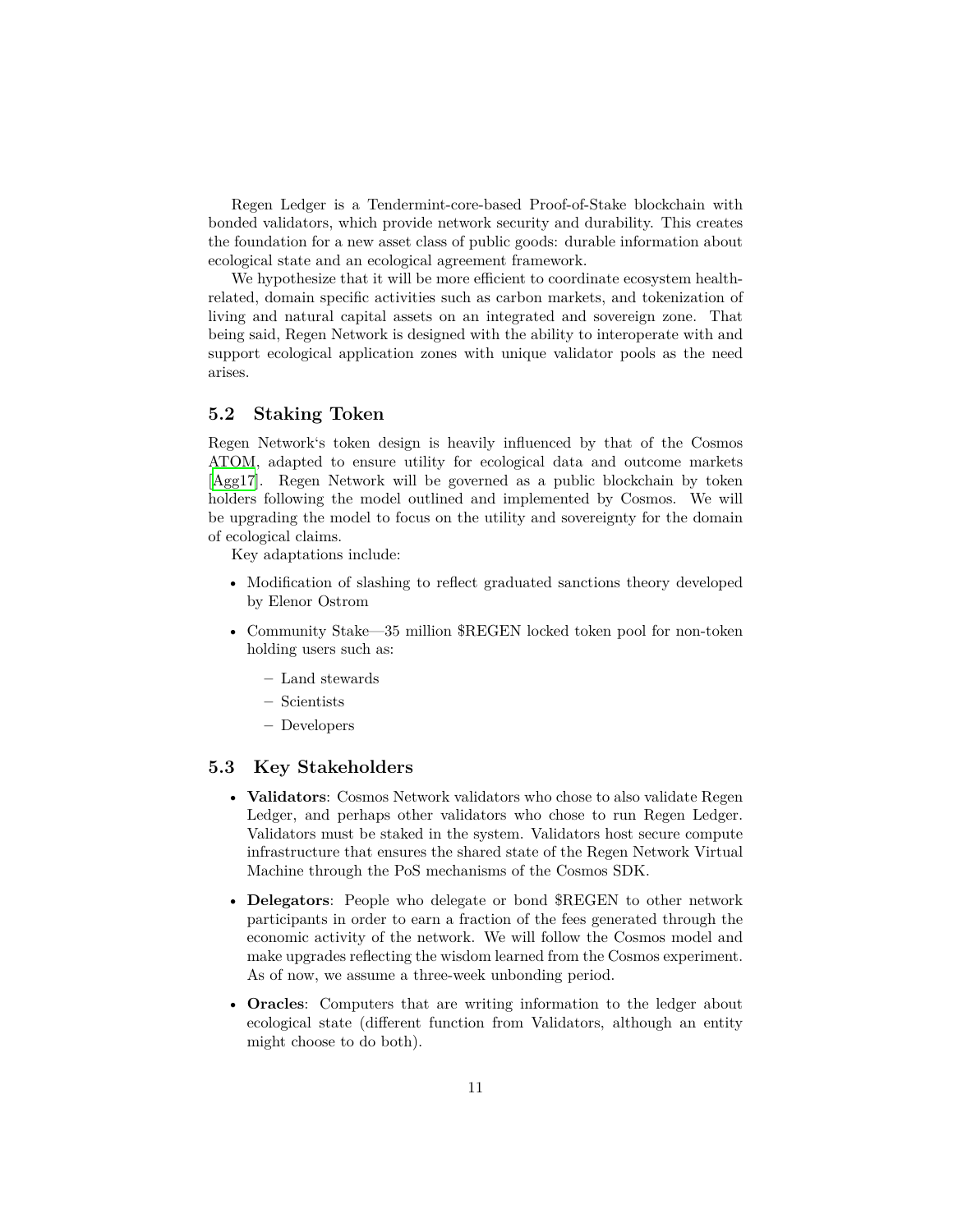- **Data Providers**: Agents (people/machines) providing information into an algorithm or as an attestation on the network. Includes the spectrum from sensors and satellite information to third party verification and human observation.
- **Land Stewards**: Agents with addresses tied to land parcels. Land stewards are active in managing land. This may include individuals, communities, legal entities or DAOs.
- **ESP Curators**: Companies like RND, TGI, [TK Design](https://www.tkdesignlab.com/) Labs, and [Ap](http://www.appliedgeosolutions.com)[plied GeoSolutions](http://www.appliedgeosolutions.com). May assemble a network of contract oracle, data and contracts, or be full service—able to produce and bond every element to run an ESP and execute ecological agreements.
- **Agreement Curators**: Organizations or individuals who are curating a contract.
- **Arbitrators**: Contracts can specify arbitration options off-chain.
- **Ecosystem/Land**: The land area itself that is the basis of ecological agreements can be considered an agent in the system and be assigned its own unique address, raising interesting DAO-like opportunities.
- **Investors**: Funding the infrastructure and overhead associated with the capitalization of regenerative projects; bearing the risk of project failure and reaping the reward of the margin between project cost and the price of outcomes.

### <span id="page-11-0"></span>**5.4 Delegating \$REGEN to a Validator Node**

Those who delegate to a validator are eligible to receive block rewards for each validated block. When they unbond from a validator there is a three-week period that the tokens are not eligible for block rewards or fees. This is a direct fork of the Cosmos staking token model. Slashed tokens are burned.

#### <span id="page-11-1"></span>**5.5 Earning Fees**

Validators, oracles, data providers and Ecological State Protocol curators play a critical role in the network and are compensated for this value through a fee mechanism (contrary to industry norms, we prefer the term "compensate" to "reward" [\[Sza19b\]](#page-24-4)). These actors receive fees in the form of the fee tokens paid for the transaction, split and distributed to the different actors responsible for generating the value. \$REGEN will be the fee token on network launch. Upon the adoption of Cosmos' Inter-BlockChain protocol [IBC], there will be the possibility to use other whitelisted fee tokens, such as ATOMs or Terra, a Cosmos-based stable coin. Ecological tokens, which are essentially derivatives of \$REGEN, generated by ecological agreements between parties, could conceivably also be accepted as fee tokens by service providers to the network.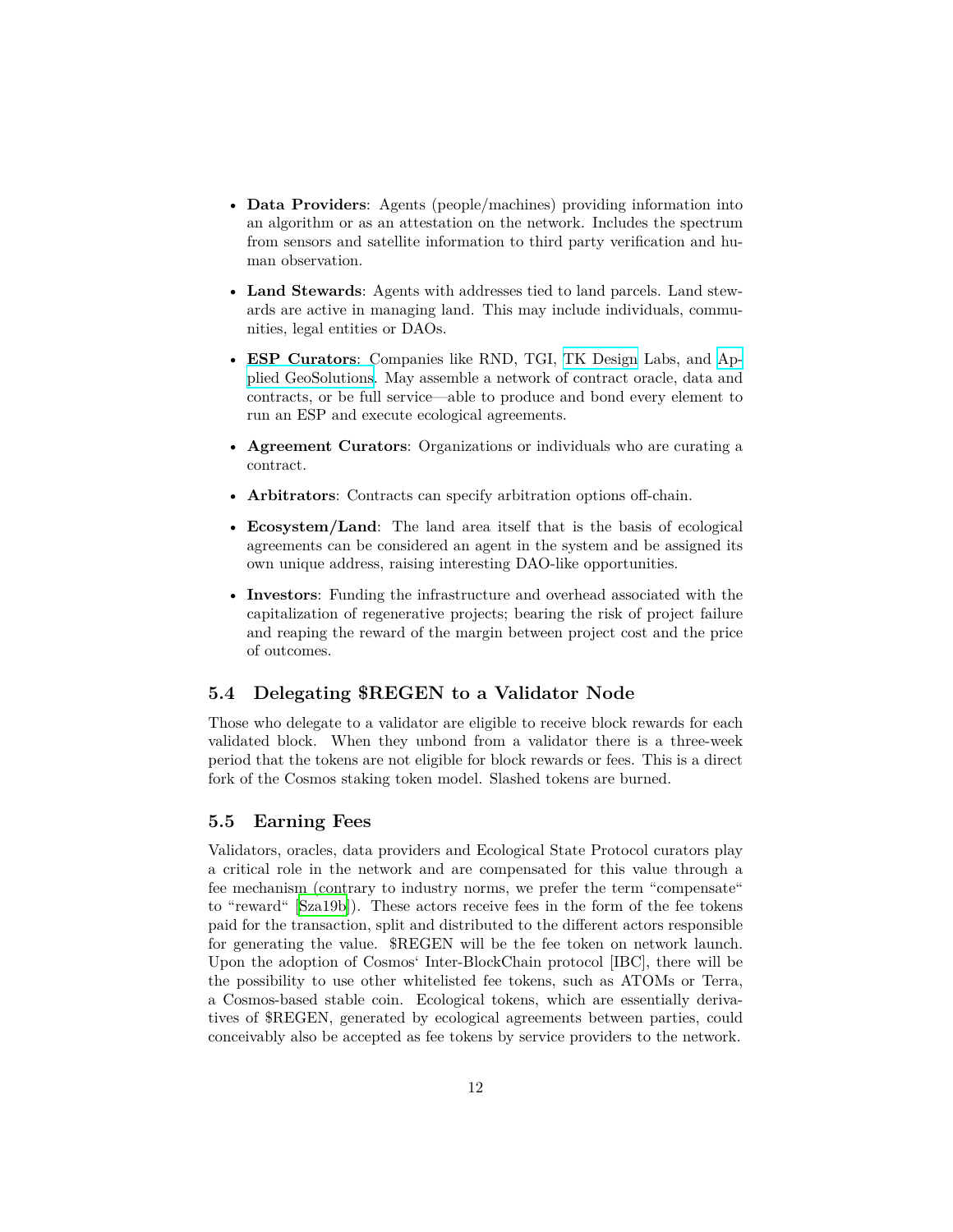### <span id="page-12-0"></span>**5.6 Block Rewards**

For each block created, a block reward is generated and distributed to validators.

#### <span id="page-12-1"></span>**5.7 Token Supply Increase**

Commensurate with the Cosmos "inflation" mechanism, an increase in tokens is allocated to \$REGEN addresses according to the number of \$REGEN tokens that are bonded. This incentivizes \$REGEN holders to be actively involved in securing the network, and disincentivized those who do not participate. Inflation will be between  $7\%$  and  $20\%$  annually, relative to the percentage of  $REGEN$ staked. There will be a 7% increase in token supply when 66% or more of tokens are staked, rising to 20% when less than 66% are staked. Cosmos launched with a one year window for this to change. We will launch with a three-month window (one financial quarter), making supply increase more dynamic.

# <span id="page-12-2"></span>**6 Token Allocations**

Supply at mainnet launch will be 100 million tokens (meaning 1 million tokens represents 1% of the supply). Some unsold tokens may be burnt (details below). Numbers are given in million \$REGEN.

#### • **35mm for Community Staking Pool and Regen Foundation**

- **–** All of this allocation is perpetually locked.
- **–** Community governance staking model focused on Land Stewards, Science, and Developers
- **–** Staking rewards will be managed to maintain at least 1/3 voting block power (Byzantine veto) in the long term.
- **23mm Non-sale allocations**
	- **–** 15mm Regen Network Development, Inc.
	- **–** 5mm Network Bootstrapping Fund
	- **–** 3mm ATOM-holder airdrop and work-lock w/KYC
		- ∗ Linear unlock over 3 years

#### • **42mm Fundraising and Market Offerings**

- **–** Up to 4mm in a legally-compliant public offering \$2.8mm at \$0.70
	- ∗ Pending legal, tax, and exchange approval
	- ∗ Not locked
- **–** 32mm Pre-sale to community
	- ∗ \$9.5mm-18.4mm sold at \$0.21-0.63
	- ∗ All tokens locked for a minimum of one year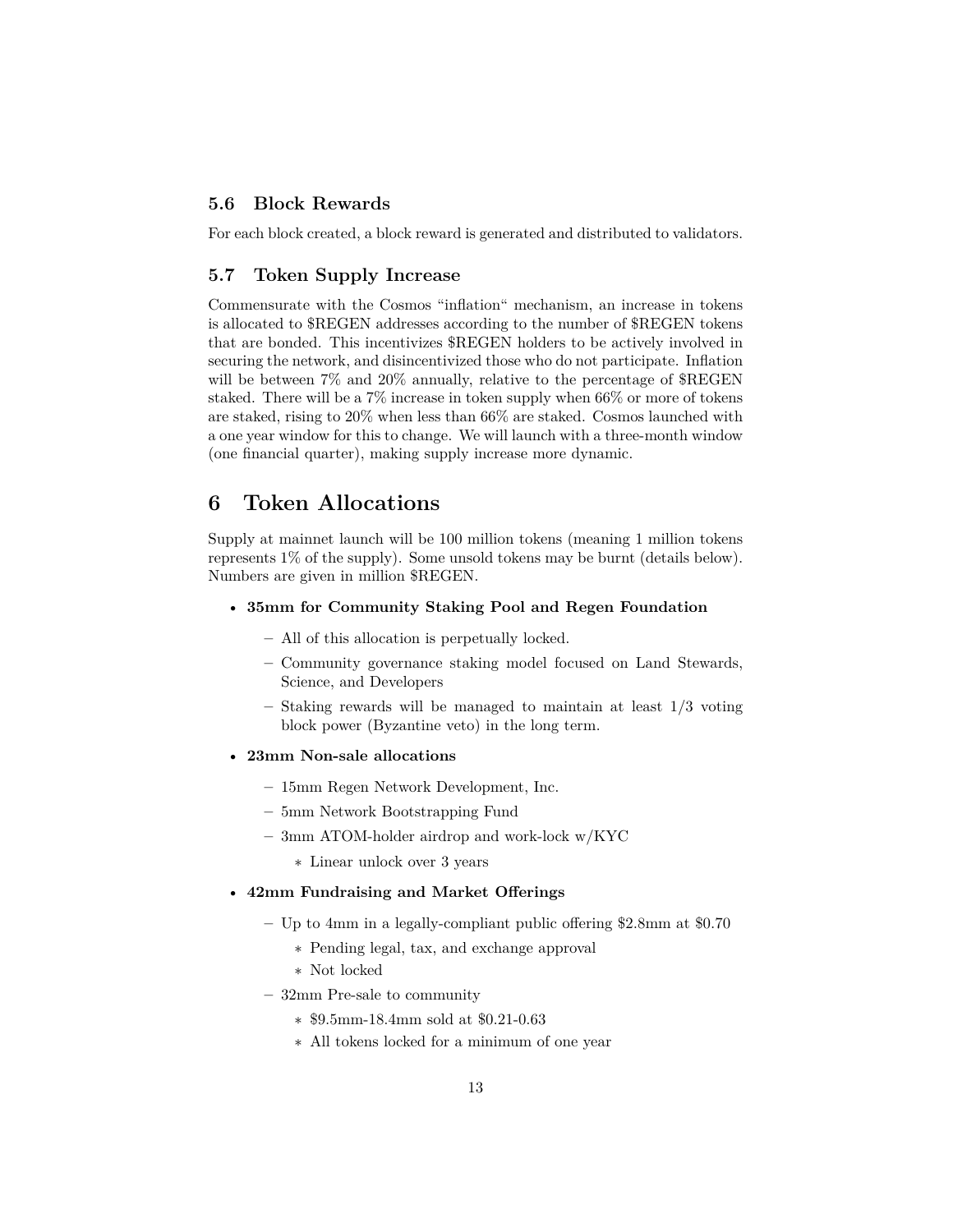- ∗ Discount related to lock schedule
- ∗ At mainnet launch, any tokens reserved for the private sale not yet sold will be burnt
- **–** 6mm Already sold to investors
	- ∗ Locked for varying lengths, deal by deal

# <span id="page-13-0"></span>**7 Governance**

Regen Network will be a public Proof-of-Stake network. This means that the primary governance mechanism is via token validators and delegators proposing and voting upon proposals. We are implementing five innovations to the Cosmos' governance design, two of which are off-chain:

- 1. Community Stake Token Allocation
- 2. In-Protocol Governance DAOs for constituencies
- 3. Variable token sale discount
- 4. Legal responsibility of an organization (Regen Foundation) to steward the culture of healthy governance
- 5. Democratic governance of Regen Foundation

#### <span id="page-13-1"></span>**7.1 Community Stake Token Allocation**

Technology platforms often fail to give users adequate say in governance— Facebook being the most notorious example [\[Zub19\]](#page-24-5). The platform cooperativism movement, as well as the cryptocurrency community, have made strides towards addressing these failings [\[Sch14](#page-23-6)]. And yet standard Proof-of-Stake blockchains still limiting governance to the set of community members with the technical and economic capacity to stake tokens. Especially with projects that have a large segment of their user-bases that are not crypto-literate (such as Regen Network), it becomes important to develop methods of including these constituencies in governance. This can be done through a Community Stake token allocation. This is a pool of tokens which is set aside to be governed by DAOs. For more detail, see the next section and reference [\[Lan19a](#page-23-7)].

### <span id="page-13-2"></span>**7.2 In-Protocol Governance DAOs for Constituencies**

The Community Stake Token Allocation will be divided across a handful of governance DAOs. These enable specific classes of community members (such as farmers, researchers, and engineers), to gain representation.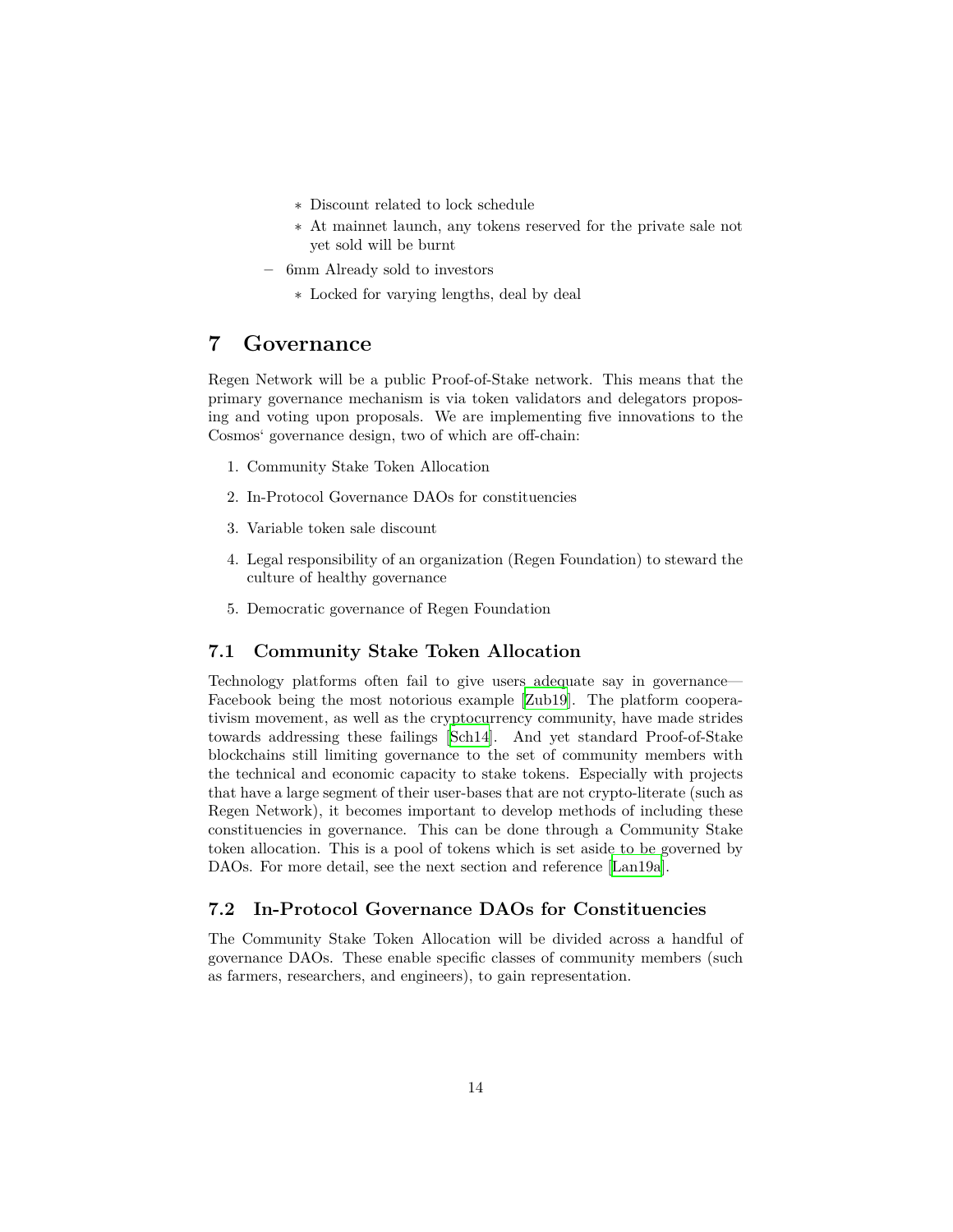### <span id="page-14-0"></span>**7.3 Variable Token Sale Discount and Airdrops to Community**

We are designing an initial community token offering to key network stakeholders in the form of public and private token sales, airdrops, bounties to land stewards for ecological stewardship, and initial rewards for data provision. We are prioritizing the sale and distribution of tokens that are non-transferable (locked) and therefore only useful to stake, over tokens that can either be staked or exchanged. This will increase network security, viability and utility. Our private token sale terms reflect this design. Token distribution to community members (developers, validators, data providers) will similarly represent this prioritization.

#### <span id="page-14-1"></span>**7.4 Role and Responsibility of Regen Foundation**

One of the explicit roles of the Regen Foundation will be the stewardship and cultivation of a healthy governance culture, the inclusion and education of stakeholders and users into the Community Governance DAOs.

Regen Foundation's mission is threefold:

- 1. To ensure that key users and stakeholders of the Regen Ledger blockchain and platform have a voice in governance through creating constituencies focused on Land Stewards, the Science community and Developers and Software Engineers.
- 2. To foster robust open science and technology development in service to universal access to accurate ecological state information and monitoring tools.
- 3. To build community around ecological regeneration and stewardship, and to the degree possible support real world regeneration projects.

### <span id="page-14-2"></span>**7.5 Democratic Governance of Regen Foundation and the Community Staking Pool**

The largest threat to democratic governance of a commons or political sphere is the banalization and degradation of the ableness to govern embodied in the citizenry, or in the case of a PoS blockchain, the stakers. This means there is a need to design a robust cultural space in which a forum for discussing the most important issues is curated and engaged with by a majority of the community.

To address these considerations, we propose the creation of a Community Staking Pool with token allocations as follows:

- Up to 10mm \$REGEN to land stewards and farmers
- Up to 10mm \$REGEN to developers and engineers
- Up to 10mm \$REGEN to scientists and researchers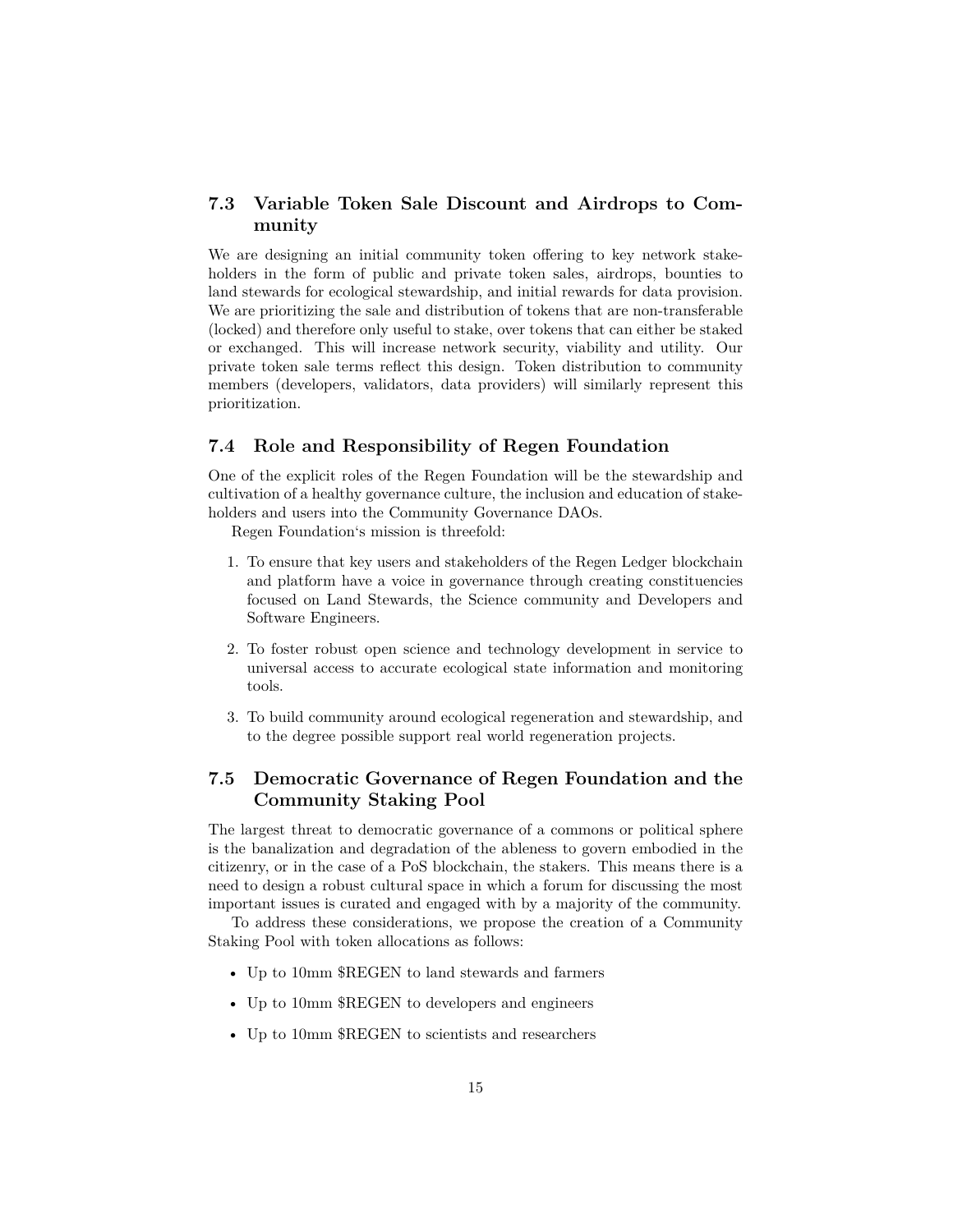• At least 5mm \$REGEN to Regen Foundation

Each of these four token pools will be managed as a multi-sig DAO focused on ensuring governance voting and participation by a unique Regen Network user group. These groups are outlined above, with the fourth address pertaining to the foundation itself. Upon launch, the Board of the Foundation will have custody of these wallets and a legal obligation to appropriately build the community of constituents pertaining to each wallet. The final distribution to addresses will be determined through a community process.

### <span id="page-15-0"></span>**7.6 Formalizing Distribution and Management of Community Governance Tokens**

Regen Foundation, after the first round of our private pre-sale is complete, will convene stakeholders in a series of virtual meetings, using a forum and the Loomio software to track conversations to specify and design the structure of the governance DAOs and suggest an initial token distribution. Stakeholders who will be invited to participate will be Validators running the Regen Ledger Testnet, Pre-Sale Participants, the existing Regen Consortium organizations, and special guests. This group will flesh out a more clear design.

Regen Foundation is member-governed not-for-profit responsible for ensuring that healthy governance is at the heart of Regen Network. For further details about Regen Foundation and Regen Consortium (the governance body of the Foundation), please request a copy of our by-laws.

Our original governance model was articulated in the whitepaper, first published in 2017 [ $CLS+19$  $CLS+19$ ]. The above-stated governance model represents an evolution of that original design.

## <span id="page-15-1"></span>**8 Commons**

Much of the utility of Regen Network is in agreements about ecological "common pool resources;" as such, it is useful to briefly treat the commons and the role of commons theory in the economics of Regen Network. In 1968, American ecologist Garrett Hardin published his now-infamous *Tragedy of the Commons* article in the journal *Science*. This myth—which most aptly describes Laissezfaire, not commons—has swept the mainstream narrative, contributing to a general malaise when considering commonly-stewarded resources. Nobel laureate Elinor Ostrom has definitively debunked Hardin's myths, and spent her career outlining the conditions not only in which commons are the best governance instrument available, but the attributes by which a commons might thrive [\[Lan19c](#page-23-9)]. Commons scholar David Bollier defines a commons as consisting of three elements: a community, a commonly-held resource, and governance [[Bol14](#page-23-10)].

Given the existential threat of climate change that our species now faces, it is imperative that we reconcile the false dichotomy of commons and markets.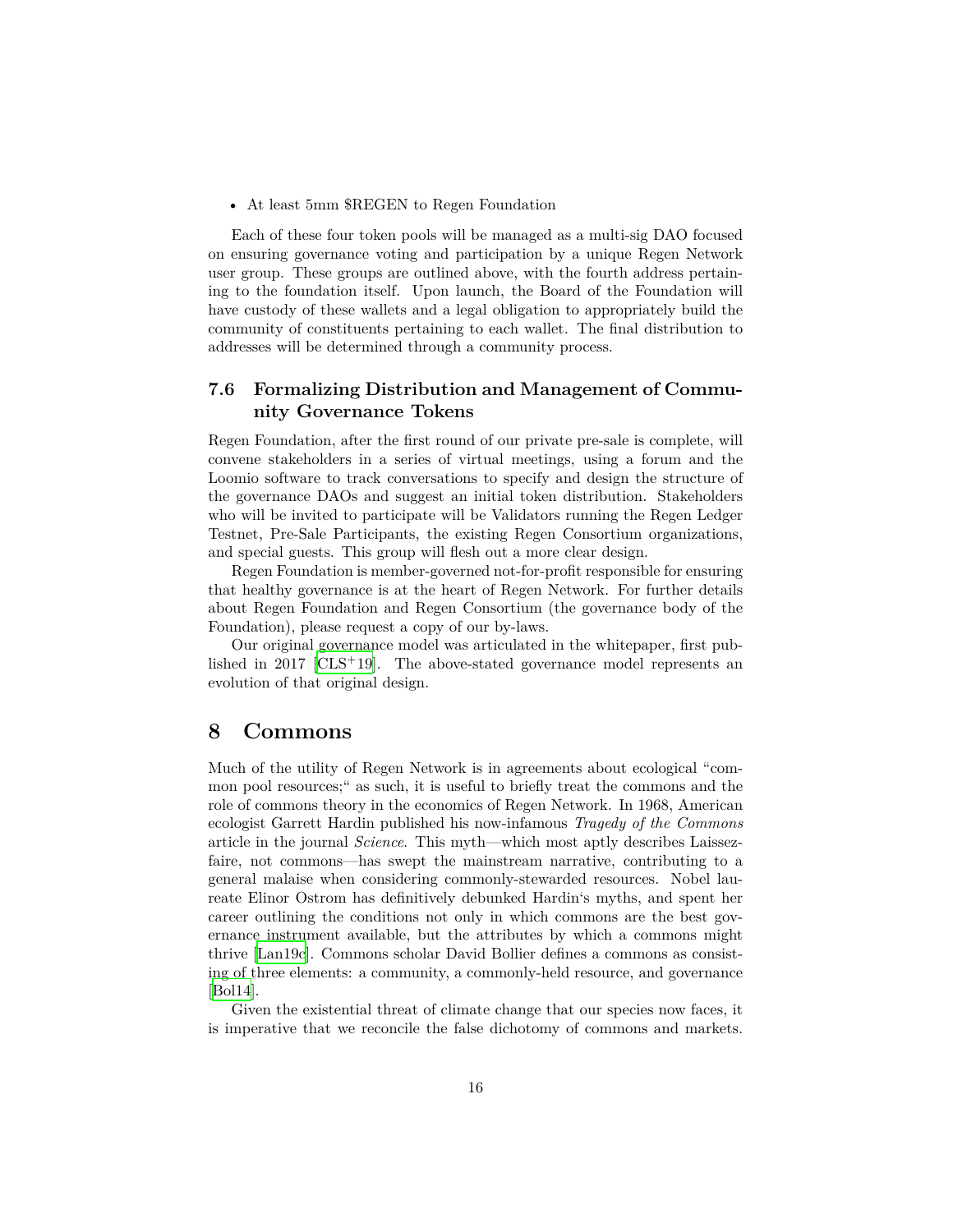We posit for the sake of argument, that we can view functioning markets—with their standards of engagement, goods, and participants—are one varietal of commons. Regen Network supersedes the tragedy narrative—bringing to bear the best that both market thinking and commons governance have to offer.

Regen Network effectively creates an ecological data commons in which the common pool resource of high quality data and trusted attestation about ecological state can be used by different stakeholders to form public or private agreements.

We refer to our approach as a market-commons approach in which the market mechanisms are designed and maintained nested within the health imperatives of a clear group of stakeholders which govern the system (for more background on this subject, see [[Bir19](#page-23-11)]. This is not to be confused with social democracy or other state-led efforts because this is a voluntary network of actors determining the optimal governance for market mechanisms to generate two key layers of public goods: near-perfect information about ecological health for all, and ecological regeneration outcomes for all.

# <span id="page-16-0"></span>**9 Pilot Project Applications**

#### <span id="page-16-1"></span>**9.1 Eco-Cacao**

Eco-Cacao is a cacao-producing farmer-cooperative in Esmeraldas Province, Ecuador [[Zam16](#page-24-6)]. These farmers steward agroforestry farms that border the last remaining fragment of the Chocoan Rainforest of Ecuador. The Chocoan Rainforest is of high ecological importance for a number of reasons, including its role as a part of the hydrological pump that keeps the continent of South America and the rest of the planet hydrated, and its phenomenal biodiversity.

Regen Network is working with a group of cacao buyers and Eco-Cacao to verify regenerative land stewardship as a part of a price premium paid to farmers who are successfully managing farms that mimic the native forest, generate high carbon sequestration yields, and increase biodiversity on the farm.

In this case, the land health is being recorded on Regen Ledger to create an open, transparent and public view of the ecological state of the larger region and the relationship between that state and the management outcomes of land stewards. The payment for ecological stewardship and land health of the plot being stewarded are also recorded on the ledger. Eventually, direct payment will be possible to land stewards. Layers beyond product premium such as carbon payments and biodiversity payments will be added to the agreement matrix.

Fees are collected by the following entities for generating this utility:

- Validators—as the Regen Ledger is written to for an annual audit
- Validators—as exchange of payment is made to execute agreements
- Verifiers—(in this case [Terra Genesis International](http://www.terra-genesis.com/) and the [Seed Guardian](http://redsemillas.org/) [Network](http://redsemillas.org/)) as attestations about ecological health is made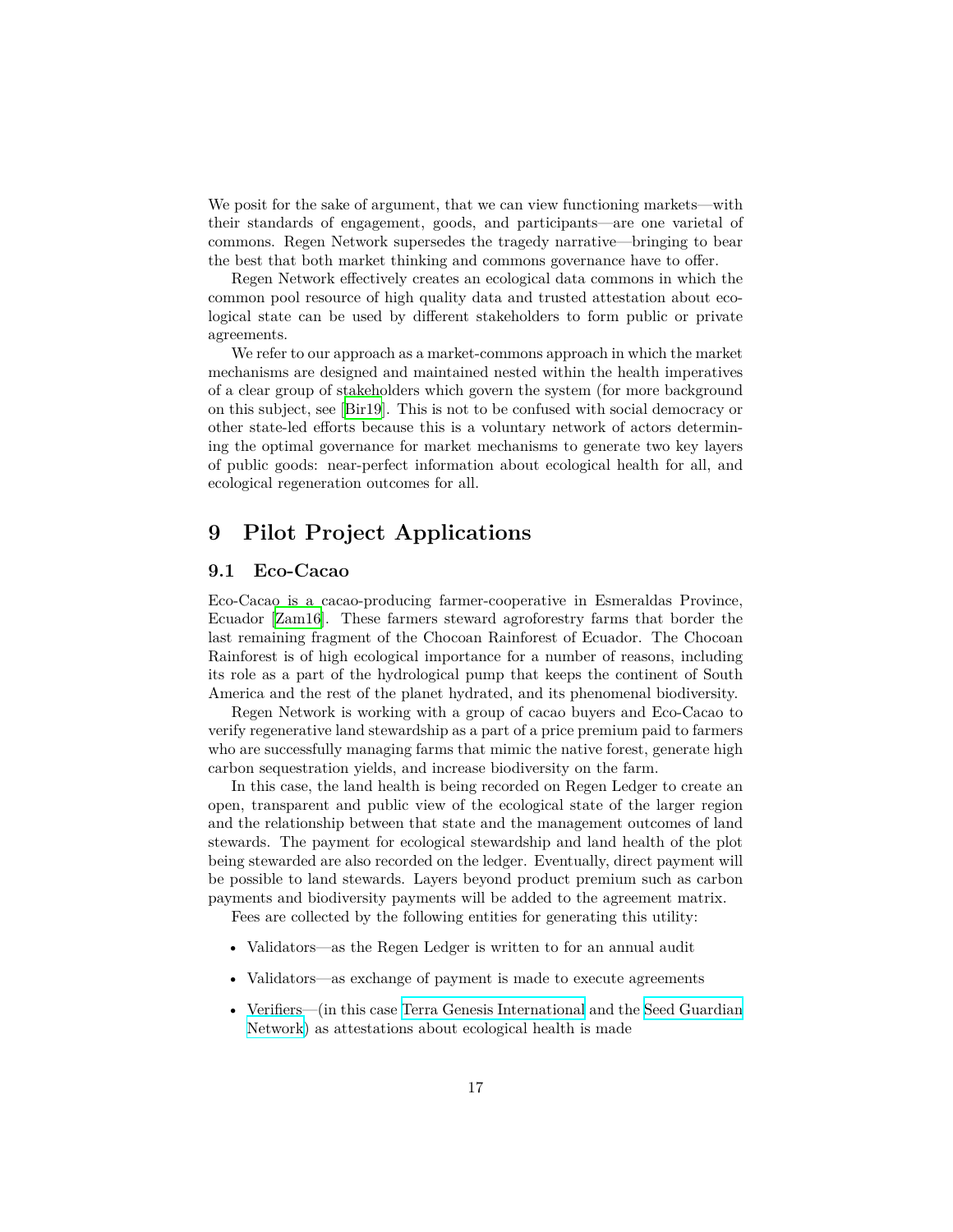• Oracles— as computation of data with trusted algorithms (provided by verifier) is completed

Payment is triggered to Land Stewards when their ecological outcomes are verified.

#### <span id="page-17-0"></span>**9.2 Rainforest Foundation**

[The Rainforest Foundation](https://rainforestfoundation.org) is an organization that supports indigenous land stewards to protect their ancestral forests. Regen Network is supporting Rainforest Foundation in leveraging the Global Forest Watch system of satellite monitoring to give information to on-the-ground land stewards about potential threats. Regen Network will serve as the public ledger for data and contracts to streamline this operation and eventually payments will also flow through Regen Network.

Fees will be collected by the following entities for generating this utility:

- Validators—as the Ledger is written to for an annual audit,
- Validators—as exchange of payment is made to execute agreements,
- Verifiers—as attestations about ecological health is made: Deforestation Monitors upload data regarding forest health or illegal deforestation activities,
- Oracles—as computation of data with trusted algorithms (provided by verifier) is completed.

These two pilots—actively in-process—represent the tip of the iceberg in terms of what is possible and allow us to generate iterative and ground-up understanding of the economy in action.

## <span id="page-17-1"></span>**10 Modeling the Token Economy for a Validator**

Validators are key stakeholders in the maintenance (and governance) of the value of a public blockchain. These are the small business operators that maintain the core functionality of the distributed ledger. We will also model the economics of other various network roles.

### <span id="page-17-2"></span>**10.1 Model**

The following projections validate our assumptions on questions such as:

- How many tokens should be minted?
- Should token supply increase, remain constant, or decrease over time, and at what rate?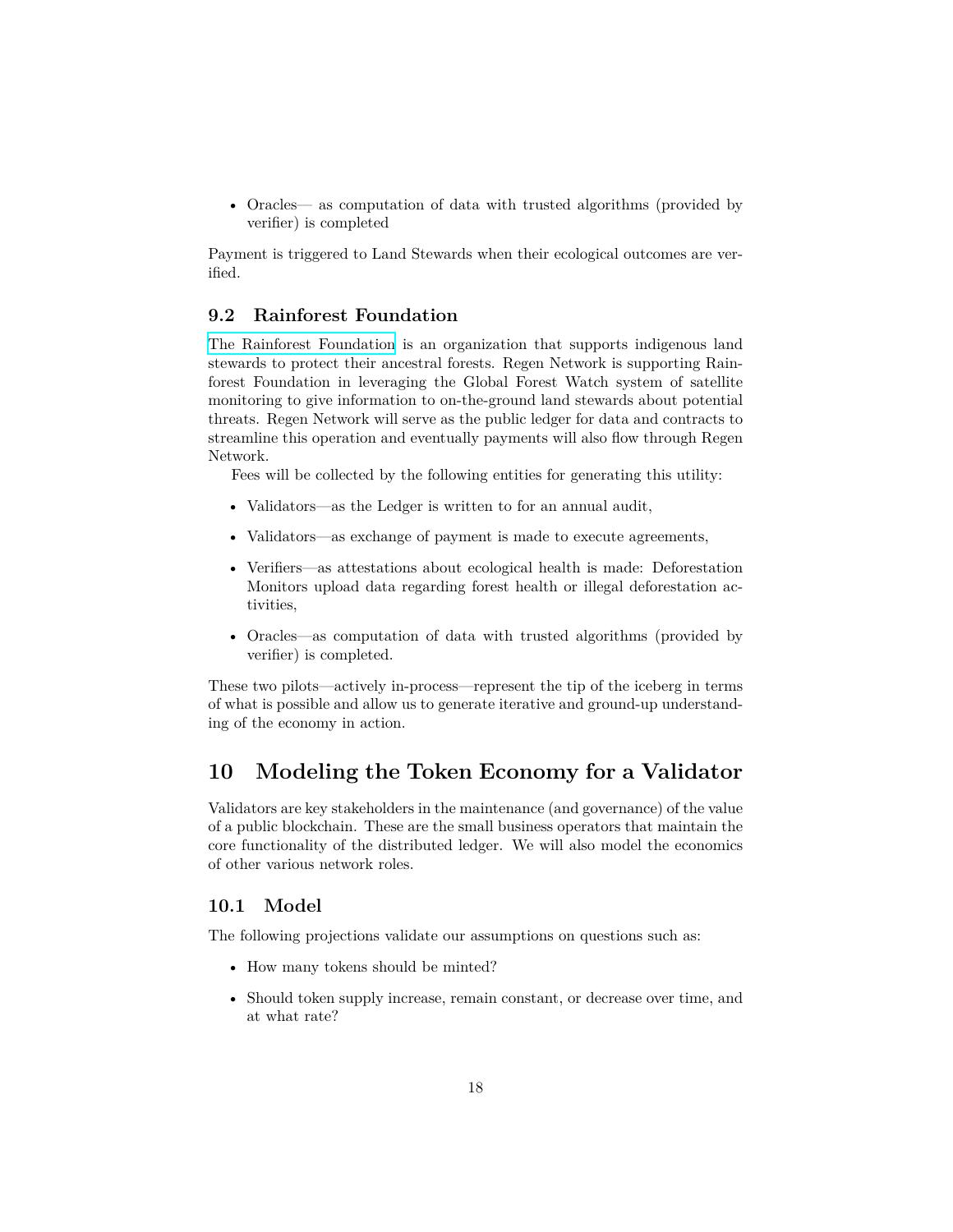• What metrics—technological and economic—are useful in describing how well the system is operating?

While there are many non-financial reasons for entities to use Regen Network, the focus here will be on financial and accounting measures as they relate to two classes of Regen Network participants:

- The operators of technological infrastructure
- Parties that wish to use Regen Network (specifically, Regen Ledger) to record transactions, attestations, and other phenomena to support regenerative Earth systems work.

The following model illustrates the operation of Regen Network's token-based staking approach to the operation of validator nodes.

### <span id="page-18-0"></span>**10.2 Validator Node Operation**

This work builds on the dialogue around Proof-of-Stake consensus mechanisms in the blockchain space, and more specifically, on the PoS model developed over the past several years by the Cosmos project. The basic characteristics of the PoS model of Regen Ledger are recapped here:

- Tokens are created and the present-day value is discovered by the market
- Users acquire tokens and bond them to a validator node, representing a stake in the system
- Validator nodes record transactions onto Regen Ledger, providing a record of the actions of entities using the system
- Transaction fees are paid by the party transacting
- Validators indicate the minimum fee they will accept to process a transaction, which will be subject price dynamics over time as network usage ebbs and flows
	- **–** If a validator node performs invalid operations, they are slashed losing a percentage of staked tokens. A validator node has meaningful financial incentives to record only valid transactions onto the ledger for the following reasons:
	- **–** Compensation from transaction fees is contingent on behaving in ways beneficial to network health. The asset value of the tokens staked by a validator node operator also derive from the perceived reliability and truthfulness of transactions recorded on the ledger.

Following is a brief financial summary of a hypothetical validator node.

This example describes a validator node that represents five percent of the total outstanding tokens—in this case, 3,333,333 \$REGEN. This consists of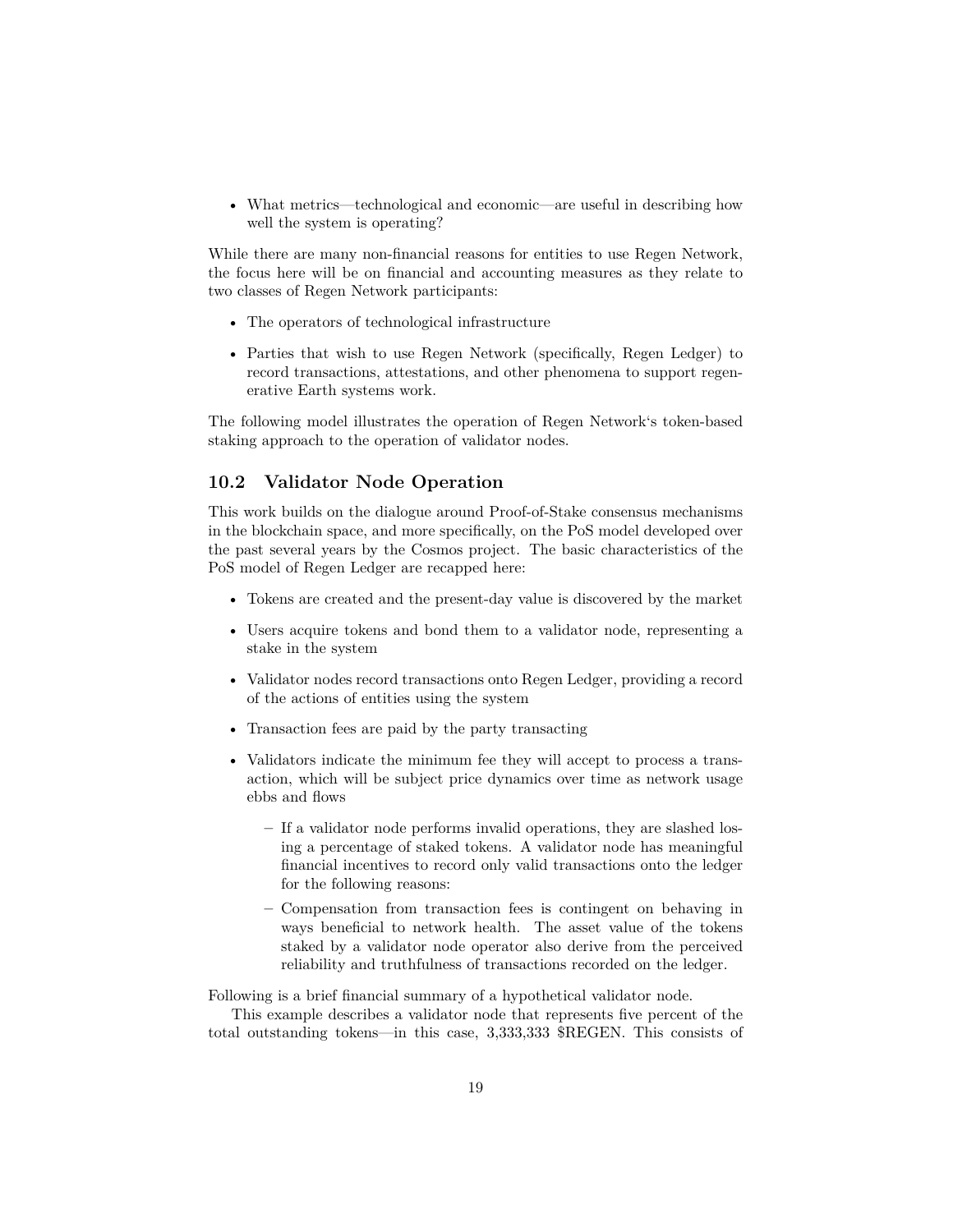a node operator that stakes 428,571 of its own \$REGEN, plus an additional 2,904,762 tokens delegated by others who do not wish to operate their own validator node. The calculations are presented in Tables 1 and 2:

| Total \$REGEN Supply (Year 0)                                   | 100,000,000 | \$REGEN        |
|-----------------------------------------------------------------|-------------|----------------|
| $\sqrt{\text{REGEN}}$ staked in validator nodes (assume $2/3$ ) | 66,666,667  | \$REGEN        |
| <b>IEO</b> Price                                                | \$0.70      |                |
| Market price of \$REGEN at purchase from validator              | \$0.35      | USD-equivalent |
| Dollars spent                                                   | \$150,000   | USD-equivalent |
| Tokens acquired                                                 | 428,571     | \$REGEN        |

Table 1: Member Purchases \$REGEN and Stakes Full Amount in Validator Node

| Own stake                                      | 428.571   | <b>SREGEN</b>      |
|------------------------------------------------|-----------|--------------------|
| Delegation Ratio (Tokens delegated/Own tokens) | 6.778     |                    |
| Tokens delegated on others' behalf             | 2.904.762 | \$REGEN            |
| Total tokens staked in validator noder         |           | $3,333,333$ SREGEN |

<span id="page-19-1"></span><span id="page-19-0"></span>Table 2: Tokens Staked

For simplicity, we assume a total token supply of 100 million \$REGEN, of which two-thirds, or 66,666,667, are staked at any given time.

Based on reported [figures](https://www.mintscan.io/validators) for transaction activity on the Cosmos blockchain, blocks are written at a rate of about one every 6.7 seconds. Assuming Regen Ledger has similar performance characteristics, this means roughly 13,000 blocks will be written to Regen Ledger per day, or about 4.7 million blocks per year.

From this validator node's perspective, they can expect to write five percent, or roughly 157,000 of these blocks, summarized in Table 3:

| Own stake                         | 20,186  |
|-----------------------------------|---------|
| From delegators                   | 136,817 |
| Total fee-bearing blocks per year | 157,003 |

<span id="page-19-2"></span>Table 3: Fee-Bearing Blocks

We assume the total transaction fees collected per block average \$5.40 (in USD terms, though the actual unit may be any whitelisted currency). A portion of these fees would be passed through to the owners of delegated tokens, modeled here on the basis of a five percent service fee. This results in net revenues of \$145,945 to the validator node operator, summarized in Tables 4 and 5: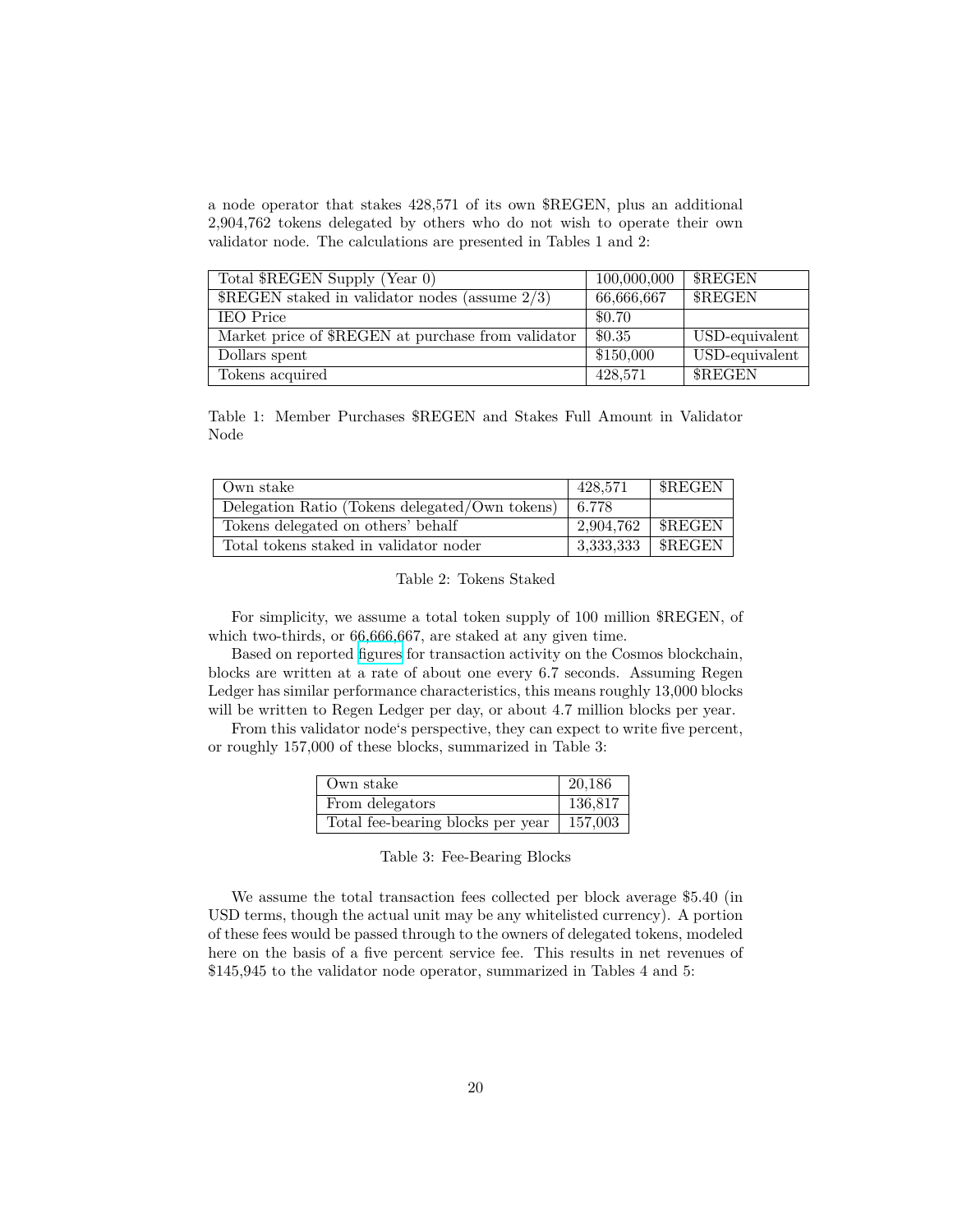| Transaction fees from own stake                         | \$109,005    |
|---------------------------------------------------------|--------------|
| Transaction fees from delegated stake                   | \$738,811    |
| Pass-through to token delegators (Based on Service Fee) | $- $701,871$ |
| Net Validator Revenues                                  | \$145,945    |

<span id="page-20-1"></span>Table 4: Validator Node Revenues (USD)

| Expenses (Annualized)                   | \$5,000 |
|-----------------------------------------|---------|
| Earnings for Validator Node   \$140,945 |         |

<span id="page-20-2"></span>Table 5: Earnings for Validator Node

We also believe validators will be allocating their computing resources to several different blockchains in the Cosmos ecosystem. Assuming the validator has annual expenses of \$50,000 (what we've heard from current Cosmos validators) and participates in ten separate zones, the costs attributable to Regen Network are estimated at \$5,000 per year. After subtracting these costs, the validator node's earnings would be \$140,949 per year. This estimate is assuming that all validator operators are partners and therefore take profit as something like dividends of the total net profit of the operations of the validator, not as a salary.

This figure, divided by the number of tokens staked, gives us Earnings per Token (EPT), one of the financial metrics we will use throughout this analysis. We report three separate EPT figures (as seen in Table 6):

- EPT for the validator node
- EPT for parties delegating tokens to this node
- The Aggregate EPT of node operators and delegators

<span id="page-20-3"></span>

| Earnings per Token (EPT) - Validator                     | \$0.3347 |
|----------------------------------------------------------|----------|
| Earnings per Token (EPT) - Delegators $\sqrt{\$0.2416\}$ |          |
| EPT - Aggregate                                          | \$0.2554 |

Table 6: Earnings Per Token (EPT) for Hypothetical Validator Node

The above example illustrates that it is more advantageous in Stage I for token holders to enable the provision of services to the network than to just buy and hold tokens.

# <span id="page-20-0"></span>**11 \$REGEN as the Foundation for a New Regenerative Token Economy**

Regen Ledger provides a tailor-made blockchain solution to connect a pool of validators and compute oracles providing computation and a distributed ledger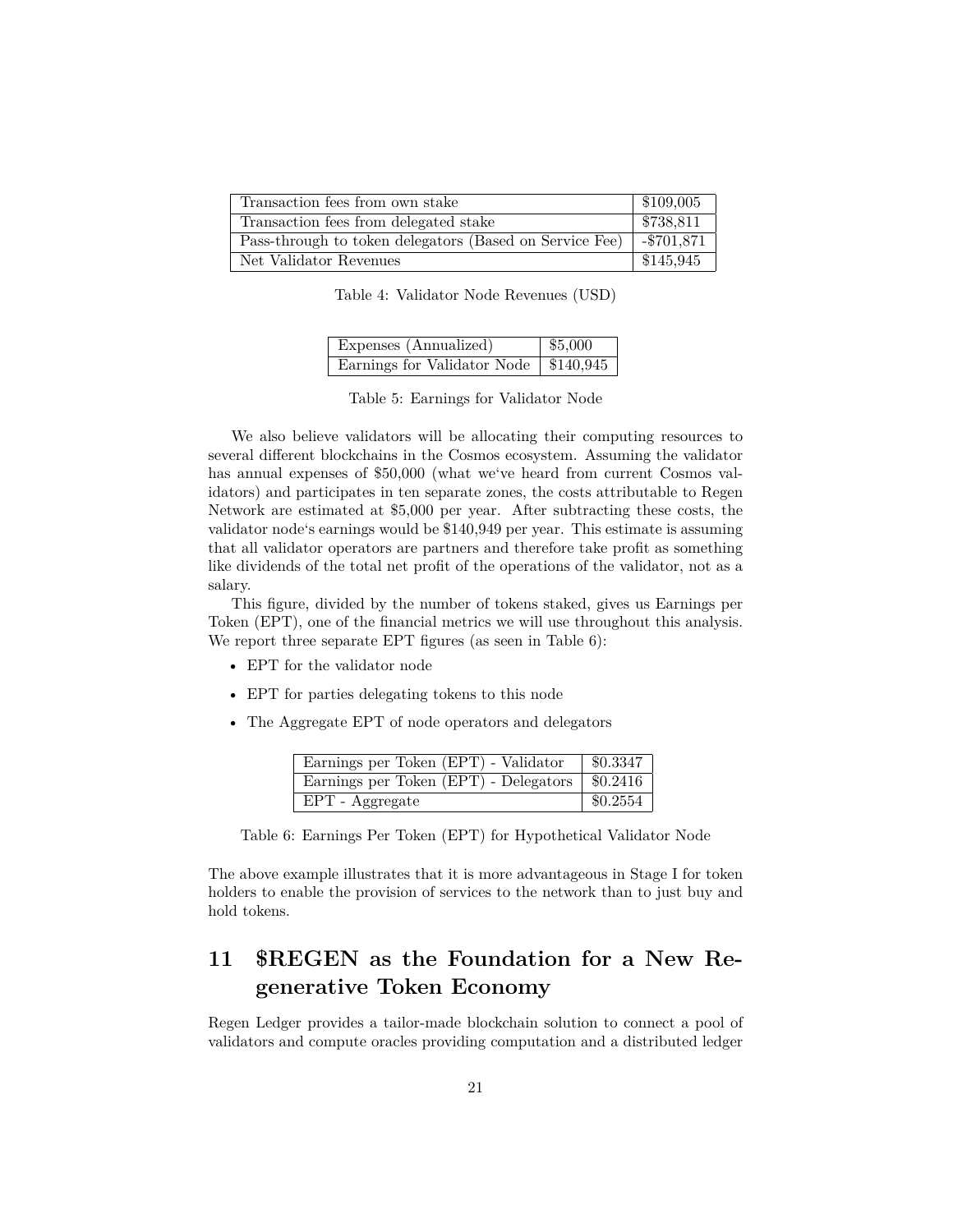with tooling and data for ecological and sustainability applications. The most highly impactful potential of Regen Network's approach are found in the second layer of token economics, made possible by our Ecological Agreements and Ecological State Protocols  $[CLS + 19]$  $[CLS + 19]$  $[CLS + 19]$ . A few example token models that can be launched quickly as easily as smart contracts on Regen Ledger are:

- **Automated Carbon Removal**: The opportunity to use Regen Network to generate automated fees for carbon emissions and deploy automated compensation for carbon sequestration outcomes in ecosystem. We plan on offering this service to the Cosmos Hub, as well as other blockchains and tech businesses.
- **Natural Capital Assets**: The process of verification of the existence of natural capital assets such as timber, soil, water can generate representative non-fungible tokens which can be created for internal accounting or exchange.
- **Ecosystem Service Credits**: Similar to the natural capital assets, impact credits are created using the verification of a change in some indicator over time. Examples include biodiversity, clean water, water infiltration, air quality, carbon sequestration, grasslands health, etc. Our partners at [Nori](https://nori.com/) will be leveraging our ecological data towards this end, for the production of their Carbon Removal Certificates.
- **Eco DAOs**: Using an Augmented Bonding Curve model, or other DAO funding and management models, a DAO can dedicate itself to ecological services such as regenerating landscapes. These Eco-DAOs can be linked to Ecological Bonds, bounties and other financing mechanisms.
- **Reverse Mining**: Our original schema for connecting ecological regeneration to the protocol layer of incentives as an economic primitive was a powerful way to connect the network to ecological outcomes. This proved to be untenable in the short term but is achievable with the infrastructure represented by Regen Ledger. Reverse Mining was the idea of tying a cryptographic token minting-burning mechanism to ecological regeneration and degradation, so that the faster ecosystem regenerate the faster the token supply would increase. This would necessitate a slashing function as well for the destruction of ecological health. Obviously this is a complex undertaking; however, we feel it's a worthy direction for future research and development. For more discussion on this subject, and related topics of ecological economics, see [[Sza19c\]](#page-24-7).
- **Bonding Curves**: Bonding curves enable the pricing of interest through the creation and automated pricing of novel assets. They could be utilized to price the average loss-aversion for natural capital, or support in weighted decision making of commons.
- **Sustainability Applications**: Renewable energy credits, internal corporate accounting and insetting, carbon credits are all use cases that our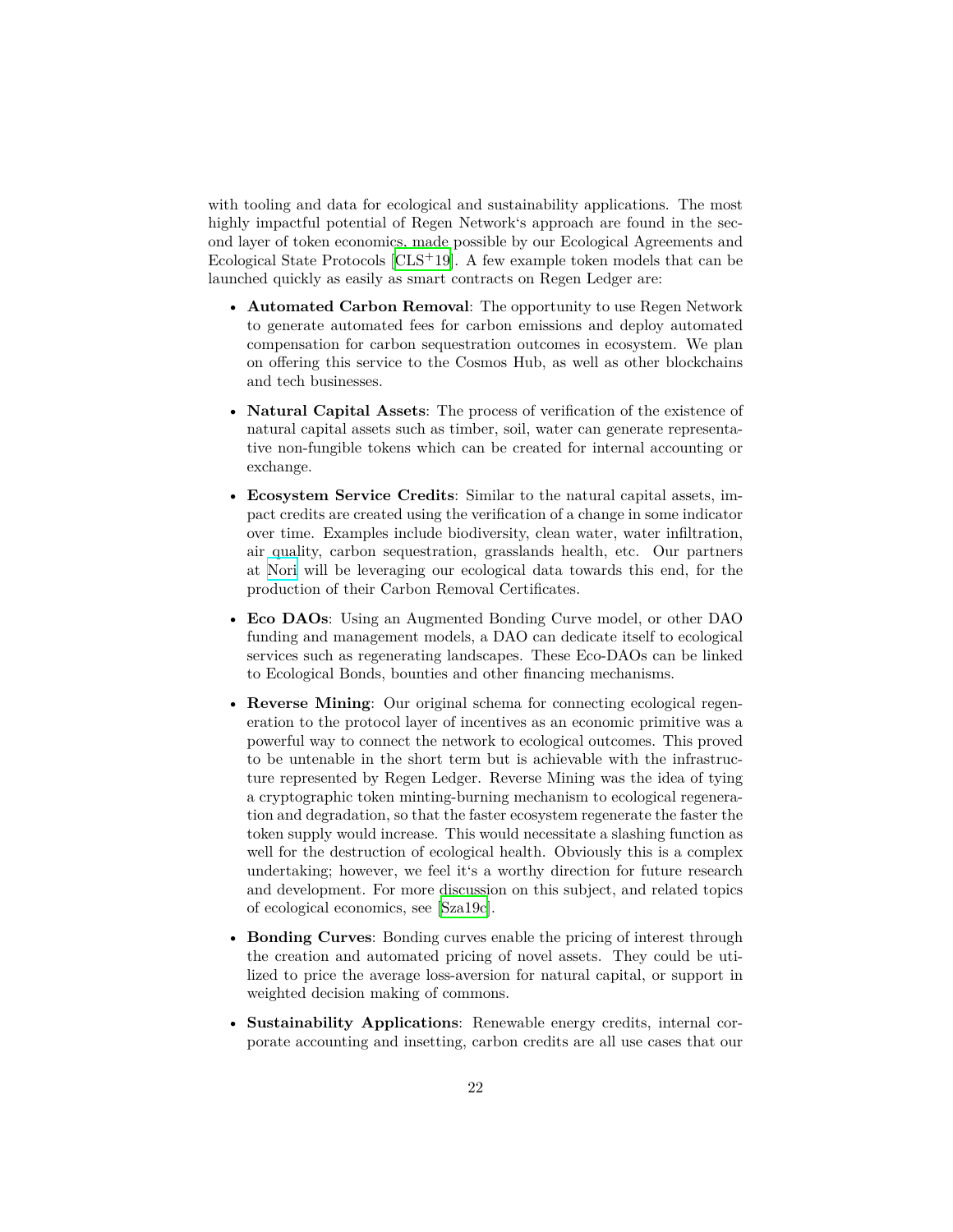tooling makes easier than any existing public (or private) blockchain solution we are aware of.

# <span id="page-22-0"></span>**12 Conclusion**

Regen Network's token model creates a protocol-level incentive structure to operate and maintain the key elements of a trusted and secure platform for reporting and sharing ecological data and making ecological claims. The native token, \$REGEN, is used for staking validators and oracles—the two foundational service providers in the network. Regen Network generates utility through a protocol for making claims about ecological state and agreements based on those claims. These agreements may result in the formation of cryptographic tokens that are fungible or non-fungible, depending on the context and agreement. The token model of Regen Network secures the network against attack and censorship making near perfect information about ecological state available for the public and for users. Regen Network's aim is to bring ecological sentience into the economy. A side effect of this will be the mainstreaming of ecological accounting, making it pervasive and affordable. By doing so, this technology creates a viable pathway toward the global recognition of ecological stewardship and a pathway toward planetary regeneration.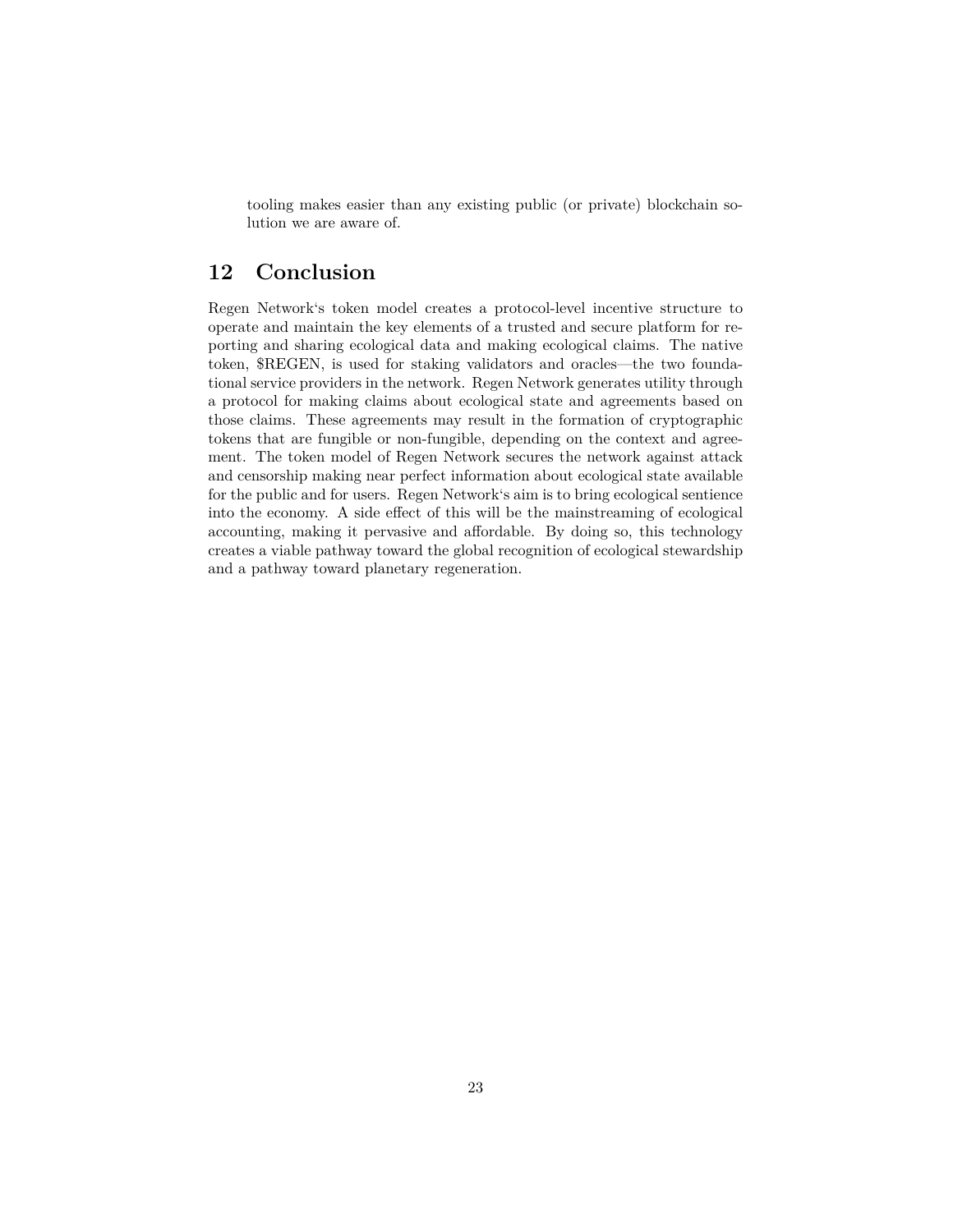## <span id="page-23-0"></span>**References**

- <span id="page-23-5"></span>[Agg17] Sunny Aggarwal. Cosmos multi-token proof of stake token model. [https://github.com/cosmos/cosmos/blob/master/](https://github.com/cosmos/cosmos/blob/master/Cosmos_Token_Model.pdf) [Cosmos\\_Token\\_Model.pdf](https://github.com/cosmos/cosmos/blob/master/Cosmos_Token_Model.pdf), Dec 2017.
- <span id="page-23-3"></span>[Bir18] Kyle Birchard. Knowledge production in the ecological data economy. [https://medium.com/regen-network/](https://medium.com/regen-network/knowledge-production-in-the-ecological-data-economy-804f1676c9e7) [knowledge-production-in-the-ecological-data-economy-804f1676c9e7](https://medium.com/regen-network/knowledge-production-in-the-ecological-data-economy-804f1676c9e7), Sep 2018.
- <span id="page-23-11"></span>[Bir19] Kyle Birchard. Expanding the set of feasible allocations. [https://medium.com/regen-network/](https://medium.com/regen-network/expanding-the-set-of-feasible-allocations-364d4ce385e1) [expanding-the-set-of-feasible-allocations-364d4ce385e1](https://medium.com/regen-network/expanding-the-set-of-feasible-allocations-364d4ce385e1), May 2019.
- <span id="page-23-10"></span>[Bol14] David Bollier. *Think like a commoner: A short introduction to the life of the commons*. New Society Publishers, 2014.
- <span id="page-23-8"></span>[CLS+19] A Craelius, G Landua, W Szal, G Booman, B Deriemaeker, and B Weinberg. Regen network whitepaper. [https://regen-network.](https://regen-network.gitlab.io/whitepaper/WhitePaper.pdf) [gitlab.io/whitepaper/WhitePaper.pdf](https://regen-network.gitlab.io/whitepaper/WhitePaper.pdf), 2019.
- <span id="page-23-2"></span>[Ens16] Dorothe Enskog. Conservation finance, an untapped investment opportunity. [https://www.credit-suisse.](https://www.credit-suisse.com/corporate/en/articles/news-and-expertise/conservation-finance-an-untapped-investment-opportunity-201601.html) [com/corporate/en/articles/news-and-expertise/](https://www.credit-suisse.com/corporate/en/articles/news-and-expertise/conservation-finance-an-untapped-investment-opportunity-201601.html) [conservation-finance-an-untapped-investment-opportunity-201601.](https://www.credit-suisse.com/corporate/en/articles/news-and-expertise/conservation-finance-an-untapped-investment-opportunity-201601.html) [html](https://www.credit-suisse.com/corporate/en/articles/news-and-expertise/conservation-finance-an-untapped-investment-opportunity-201601.html), Jan 2016.
- <span id="page-23-7"></span>[Lan19a] Gregory Landua. Community stake governance model. [https://medium.com/regen-network/](https://medium.com/regen-network/community-stake-governance-model-b949bcb1eca3) [community-stake-governance-model-b949bcb1eca3](https://medium.com/regen-network/community-stake-governance-model-b949bcb1eca3), Jun 2019.
- <span id="page-23-4"></span>[Lan19b] Gregory Landua. How to choose a blockchain. [https://medium.com/](https://medium.com/regen-network/how-to-choose-a-blockchain-55a343fd7ec4) [regen-network/how-to-choose-a-blockchain-55a343fd7ec4](https://medium.com/regen-network/how-to-choose-a-blockchain-55a343fd7ec4), May 2019.
- <span id="page-23-9"></span>[Lan19c] Gregory Landua. Triumph of the commons, part i. [https://medium.](https://medium.com/regen-network/triumph-of-the-commons-46f1c7c49def) [com/regen-network/triumph-of-the-commons-46f1c7c49def](https://medium.com/regen-network/triumph-of-the-commons-46f1c7c49def), Apr 2019.
- <span id="page-23-1"></span>[SBC<sup>+</sup>18] James Salzman, Genevieve Bennett, Nathaniel Carroll, Allie Goldstein, and Michael Jenkins. The global status and trends of payments for ecosystem services. *Nature Sustainability*, 1(3):136, 2018.
- <span id="page-23-6"></span>[Sch14] Trebor Scholz. Platform cooperativism vs. the sharing economy. [https://medium.com/@trebors/](https://medium.com/@trebors/platform-cooperativism-vs-the-sharing-economy-2ea737f1b5ad) [platform-cooperativism-vs-the-sharing-economy-2ea737f1b5ad](https://medium.com/@trebors/platform-cooperativism-vs-the-sharing-economy-2ea737f1b5ad), Dec 2014.